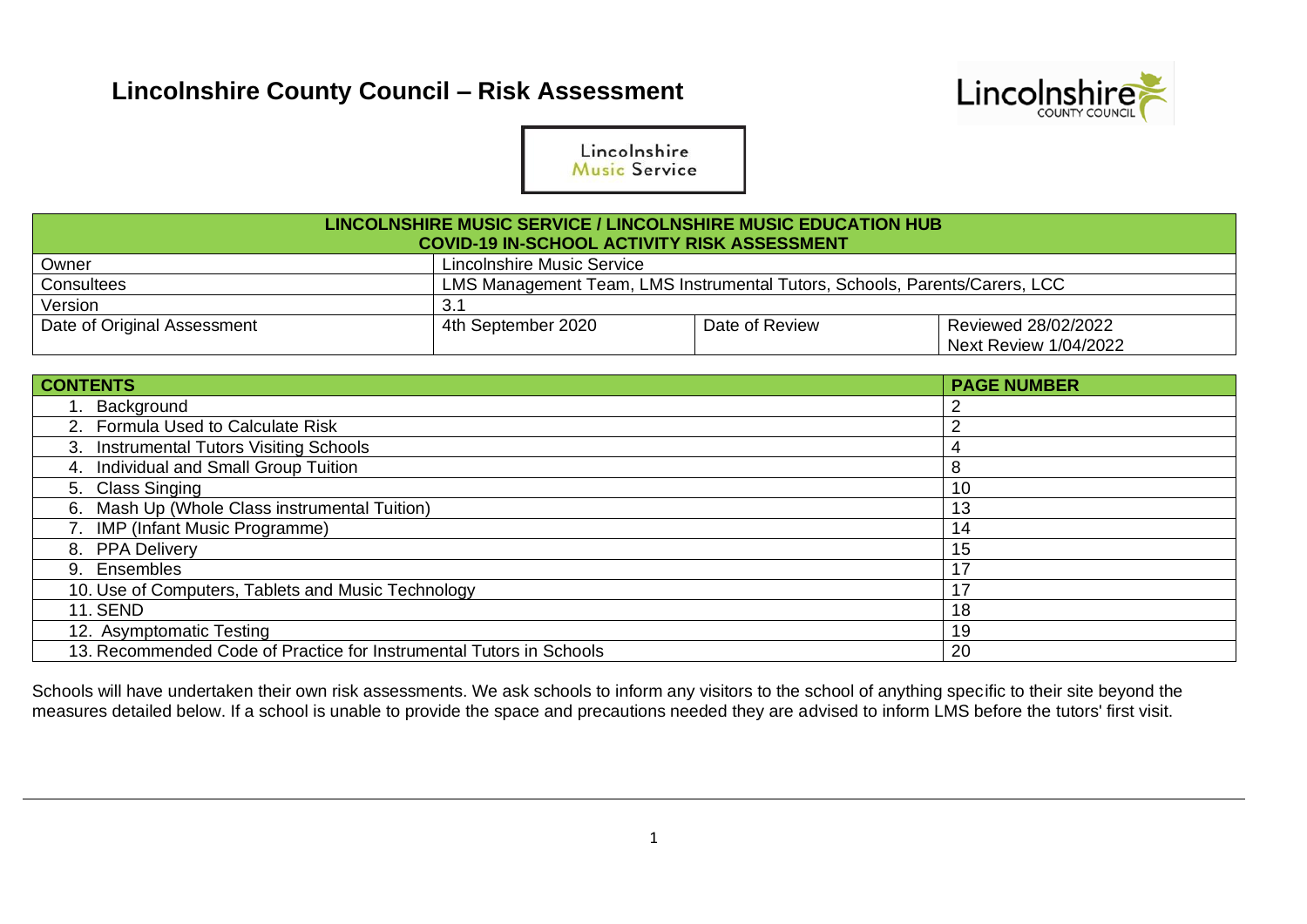

### **LINCOLNSHIRE MUSIC SERVICE / LINCOLNSHIRE MUSIC EDUCATION HUB COVID-19 IN-SCHOOL ACTIVITY RISK ASSESSMENT**

### **1. Background**

On 21 February the Prime Minister set out the next phase of the Government's COVID 19 response. COVID-19 continues to be a virus that we learn to live with and the imperative to reduce the disruption to children and young people's education remains. The priority is to support the delivery of face-to-face, high-quality education to all pupils.

There are now no absolute restrictions on musical activity in school, after hours or in out-of-school settings. It is still necessary to manage the risks of Covid-19 and to be ready to step up mitigations but day-to-day, music education providers can operate normally. We will continue to:

- Distance as reasonably possible for high aerosol activity
- Continue to match numbers carefully to spaces to ensure good ventilation
- Maintain enhanced hand hygiene and cleaning regimes

This risk assessment relates to in-school activity delivered by Lincolnshire Music Services.

The details below are in response to the latest guidance including Omicron guidance:

[Schools COVID-19 operational guidance -](https://www.gov.uk/government/publications/actions-for-schools-during-the-coronavirus-outbreak/schools-covid-19-operational-guidance) GOV.UK (www.gov.uk)

Events and attractions - [Working safely during coronavirus \(COVID-19\) -](https://www.gov.uk/guidance/working-safely-during-covid-19/events-and-attractions) Guidance - GOV.UK (www.gov.uk)

[COVID-19: Actions for out-of-school settings -](https://www.gov.uk/government/publications/protective-measures-for-holiday-or-after-school-clubs-and-other-out-of-school-settings-for-children-during-the-coronavirus-covid-19-outbreak/covid-19-actions-for-out-of-school-settings) GOV.UK (www.gov.uk)

["Music Unlocked": Guidance for Schools and Music Providers | Music Mark](https://www.musicmark.org.uk/resources/music-unlocked-guidance-for-schools-and-music-providers/)

The LMS Risk Assessment is supported by a COVID Incident Recovery Team (CIRT) with an Incident Plan in place if needed.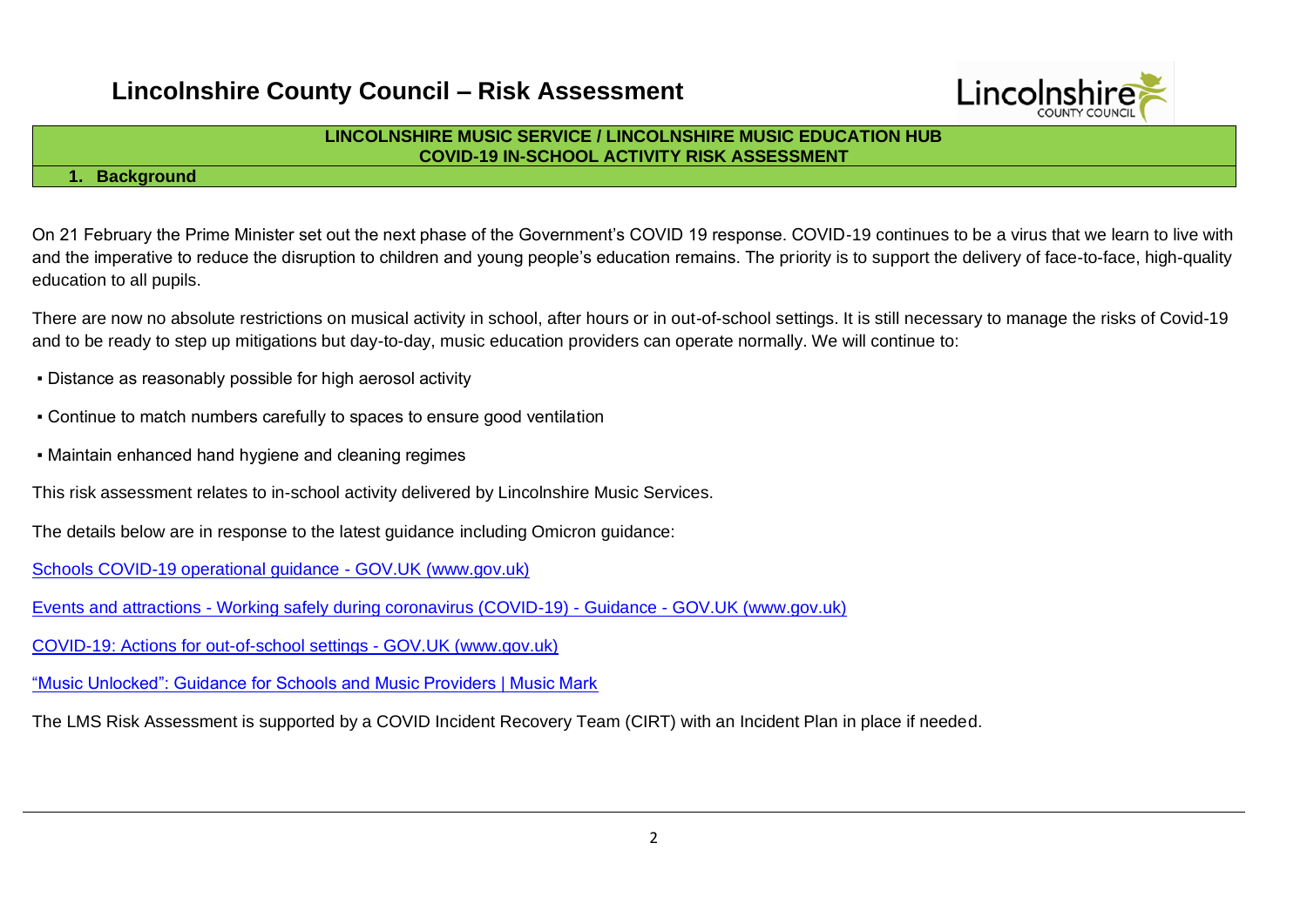

### **2. Formula Used to Calculate Risk**

**Hazard:** Something with the potential to cause **harm**.

**To Assess Risk:** Using the **tables below**, consider **Severity** (S) and **Likelihood** (L) **without** Control Measures. **Multiply** (S x L)

If applicable, **add** the **Weighting** figure**.**

**Describe Control Measures:** Control measure(s) **reduce** the likelihood, **and/or** severity of **harm**, reducing **risk**.

**Re-assess Risk**, considering Severity (S) and Likelihood (L) **with** Control Measures in place.

**Multiply** (S x L) and, if applicable, **add** the **Weighting** figure **= Risk Rating** (with controls).

#### **LINCOLNSHIRE MUSIC SERVICE / LINCOLNSHIRE MUSIC EDUCATION HUB COVID-19 IN-SCHOOL ACTIVITY RISK ASSESSMENT**

| Severity (S)                                                            | $\mathbf{x}$ | Likelihood (L)      | ٠ | <b>Weighting (W)</b>                                                                |  | <b>Risk Ratings (R)</b> |                       |
|-------------------------------------------------------------------------|--------------|---------------------|---|-------------------------------------------------------------------------------------|--|-------------------------|-----------------------|
| Fatality = $5$                                                          |              | Likely = $5$        |   | Apprentice/trainee/inexperienced staff                                              |  | $20 +$                  | <b>Very High Risk</b> |
| <b>Injury (Specified injury / RIDDOR)</b><br>reportable) = $4$          |              | Probable $= 4$      |   | member/young person $(15-18)$ yrs) = 5                                              |  | $15 - 19$               | <b>High Risk</b>      |
| Injury (requiring treatment and/or 3<br>to 7 day absence) = $3$         |              | Possible $= 3$      |   | Part-qualified/staff with less than 2yrs<br>experience/persons aged $18-25$ yrs = 3 |  | $9 - 14$                | <b>Medium Risk</b>    |
| Injury (requiring treatment and/or<br>absence less than $3$ days) = $2$ |              | Unlikely $= 2$      |   |                                                                                     |  | $4 - 8$                 | <b>Low Risk</b>       |
| Minor Injury = $1$                                                      |              | Very Unlikely = $1$ |   | Fully qualified/professional/ management/<br>and/or persons above $25$ yrs = 0      |  | $1 - 3$                 | Very Low risk         |

**3. Instrumental Tutors Visting Schools**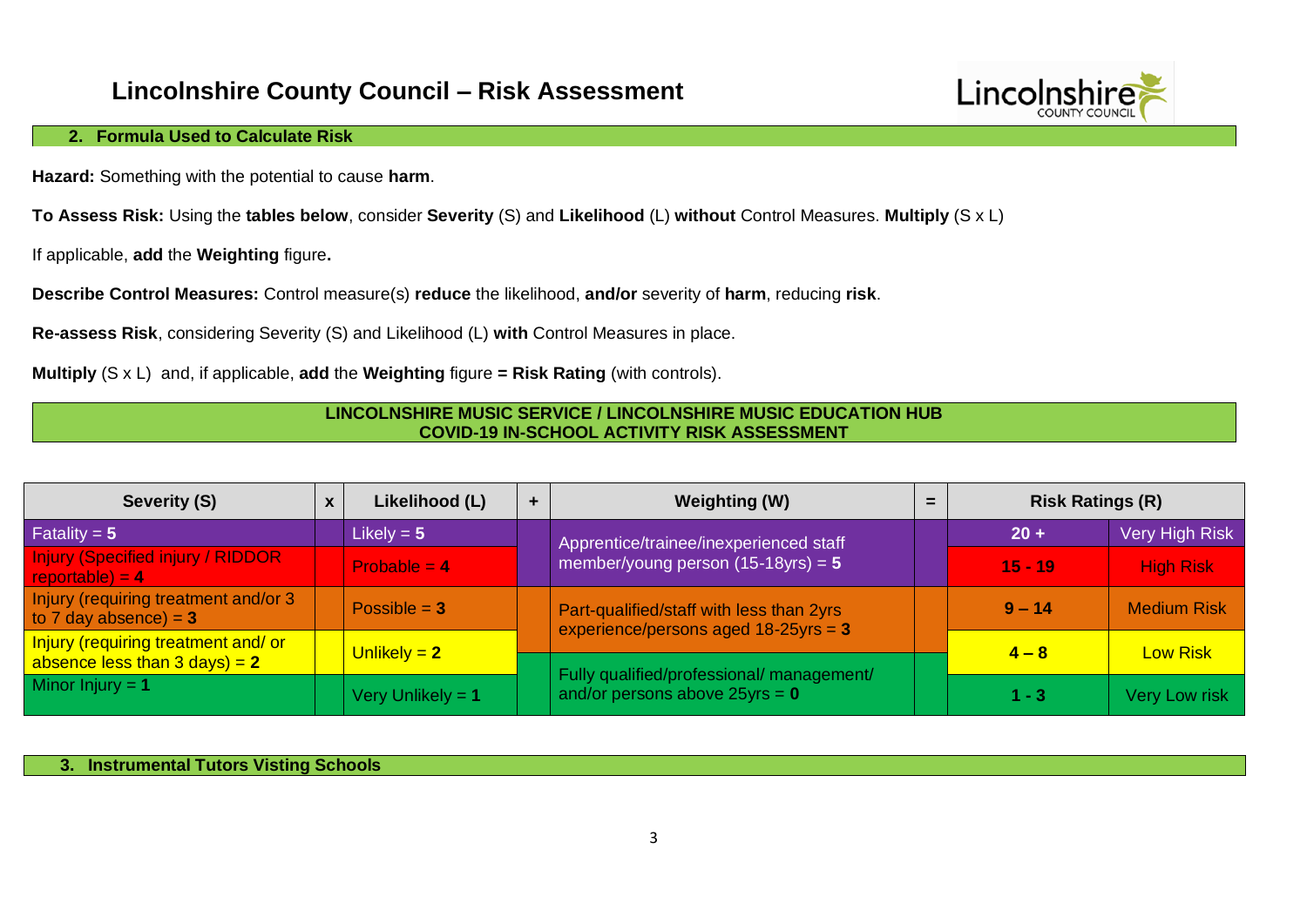

|                                                                  |   | <b>Assessment</b> |                      |    |                                                                                                                                                                                                                                                                                                                                                                                                                                                                                                                                                                                                                                                                                                                                                                                                                                                                                                                                                                                                                                                                                                                                                                                                                                                                                                                                                                                                                                                                                                                                                                                                                                                                                    | <b>Re-assessment</b> |                |                      |              |
|------------------------------------------------------------------|---|-------------------|----------------------|----|------------------------------------------------------------------------------------------------------------------------------------------------------------------------------------------------------------------------------------------------------------------------------------------------------------------------------------------------------------------------------------------------------------------------------------------------------------------------------------------------------------------------------------------------------------------------------------------------------------------------------------------------------------------------------------------------------------------------------------------------------------------------------------------------------------------------------------------------------------------------------------------------------------------------------------------------------------------------------------------------------------------------------------------------------------------------------------------------------------------------------------------------------------------------------------------------------------------------------------------------------------------------------------------------------------------------------------------------------------------------------------------------------------------------------------------------------------------------------------------------------------------------------------------------------------------------------------------------------------------------------------------------------------------------------------|----------------------|----------------|----------------------|--------------|
| <b>HAZARD</b>                                                    |   |                   | $S \times L + W = R$ |    | <b>CONTROL MEASURES TO REDUCE THE RISK</b>                                                                                                                                                                                                                                                                                                                                                                                                                                                                                                                                                                                                                                                                                                                                                                                                                                                                                                                                                                                                                                                                                                                                                                                                                                                                                                                                                                                                                                                                                                                                                                                                                                         |                      |                | $S \times L + W = R$ |              |
| Tutors / Visitors<br>unknowingly carrying<br>COVID <sub>19</sub> | 4 | 3                 | $\mathbf{0}$         | 12 | Control Measures are in place to:<br>ENSURE GOOD HYGIENE FOR EVERYONE<br>Hand Hygiene -<br>Frequent and thorough hand cleaning should now be regular practice. This can<br>be done with soap and water or hand sanitiser.<br>Respiratory Hygiene -<br>The 'catch it, bin it, kill it' approach continues to be very important. The e-Bug<br>COVID-19 website contains free resources for you, including materials to<br>encourage good hand and respiratory hygiene.<br>Use of Personal Protective Equipment (PPE) -<br>Most staff in schools will not require PPE beyond what they would normally need<br>work.<br>Further<br>guidance<br>available:<br>their<br>is<br>for<br>https://www.gov.uk/government/publications/safe-working-in-education-childcare-<br>and-childrens-social-care<br>• MAINTAIN APPROPRIATE CLEANING REGIMES<br>You should put in place and maintain a manageable cleaning regime for your<br>teaching<br>• KEEP OCCUPIED SPACES WELL VENTILATED<br>The primary consideration for peripatetic lessons will continue to be the teaching<br>room. The size of the room and effectiveness of ventilation remain key to<br>controlling infections.<br>Rooms without direct ventilation may still not be considered suitable at all or may<br>require frequent breaks with a fan blowing fresh air in from a nearby open<br>window. CO2 monitors are available, upon request, to monitor levels. In some<br>circumstances, a transparent pull-up screen may still be beneficial (e.g. for brass<br>lessons in a small room). Move it to one side when the room is being ventilated<br>Tutors should actively follow the school policy and procedure in place. |                      | $\overline{2}$ |                      | $\mathbf{R}$ |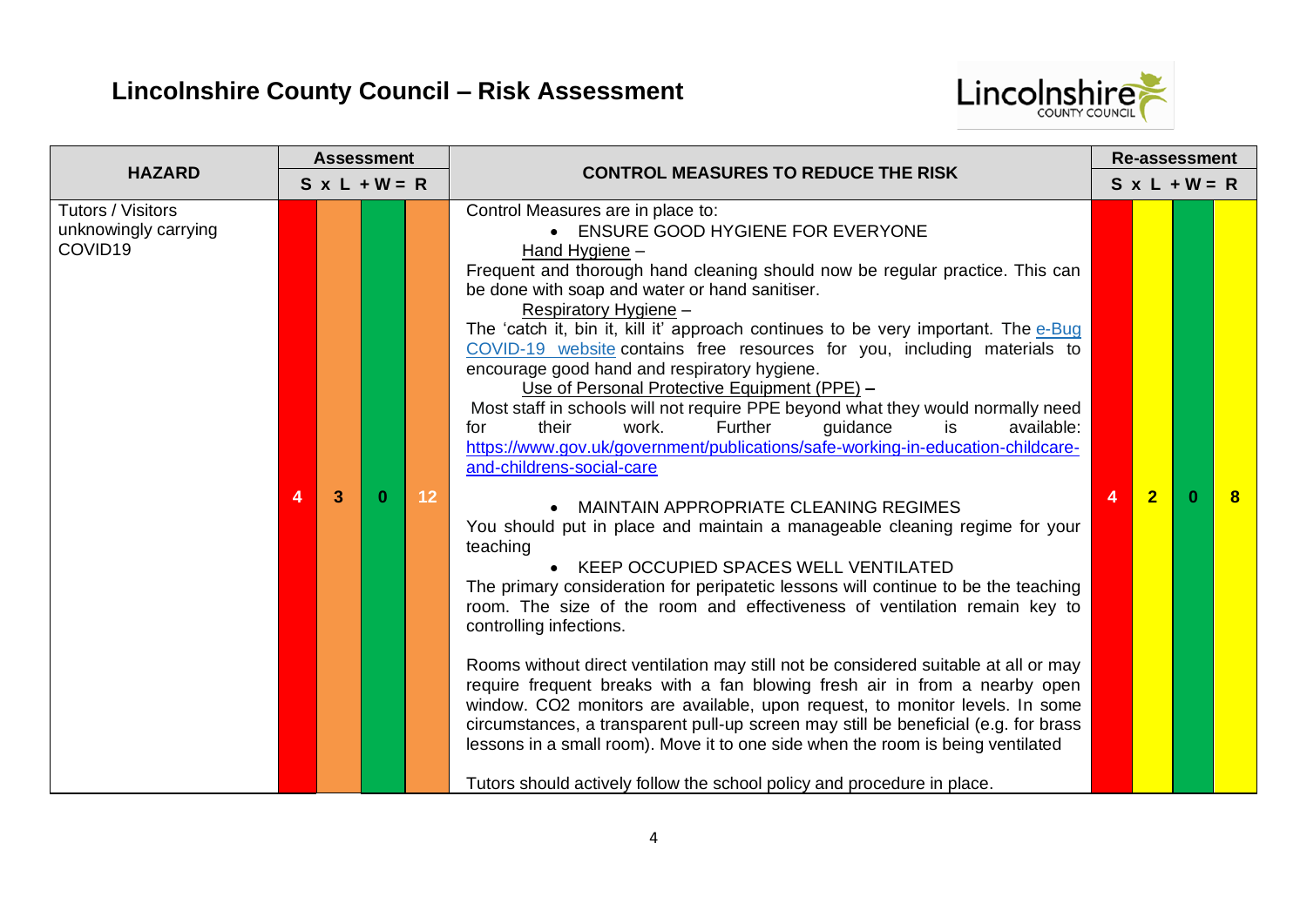

| Changes to emergency<br>procedures due to<br>COVID19 precautions                  | 4 | 3 | 0 | 12 | Clear communication channels between LMS and lead contact within each<br>school.<br>Tutors should be informed of what to do in the event fire alarm or other<br>emergency.<br>Where is assembly point?<br>What is the expected route to the assembly point?<br>In the event of a fire, tutors should escort any pupils with them to the<br>assembly point and pass them over to the care of school staff.                                                                                                                                                                                                                                                                                                                                                                                                                                                                                                                                                                                                                                                                                                                                                                                                                                 | 4 | $\overline{2}$ | $\Omega$ | 8 |
|-----------------------------------------------------------------------------------|---|---|---|----|-------------------------------------------------------------------------------------------------------------------------------------------------------------------------------------------------------------------------------------------------------------------------------------------------------------------------------------------------------------------------------------------------------------------------------------------------------------------------------------------------------------------------------------------------------------------------------------------------------------------------------------------------------------------------------------------------------------------------------------------------------------------------------------------------------------------------------------------------------------------------------------------------------------------------------------------------------------------------------------------------------------------------------------------------------------------------------------------------------------------------------------------------------------------------------------------------------------------------------------------|---|----------------|----------|---|
| Transmission due to<br>contamination of teaching<br>space and shared<br>equipment | Δ | 3 | o | 12 | Enhanced cleaning regime is in place in line with COVID19: Cleaning in<br>non healthcare settings guidance. All teaching spaces should be cleaned in<br>accordance to these guidelines and confirmed by the school.<br>No sharing of instruments.<br>Any books or other resources that are shared between classes should be<br>cleaned frequently.<br>Pupil must bring and clean their own instrument<br>Between each pupil, tutor should wipe down any resources or furniture that<br>will be used for the next pupil with a disinfectant wipe (music stand, piano<br>keys, stool).<br>All Tutors supplied with a COVID pack which includes Hand-sanitizer,<br>mask, disposable gloves, anti-bacterial spray, wipes, cloths, kitchen towels,<br>bin liners, plexi-glass screen (vocal, woodwind and brass) with a COVID19<br>code of practice<br>Tutors should actively follow the school policy and procedure in place<br>Teaching should be continued to be delivered side by side with a plexi-<br>glass screen for vocal, wind and brass tuition where space is not adequate.<br>Pupils should only enter the room once advised by the tutor and should<br>wash their hands according to school practise before and after the lesson |   | $\overline{2}$ |          |   |
| Waste disposal process in<br>place for potentially<br>contaminated waste.         | 4 | 3 | 0 | 12 | All teaching spaces should be clear of clutter / instrument cases<br>Any potentially contaminated waste (tissues, paper used to cover<br>instrument bells or to clear spit valves) in the teaching space should be                                                                                                                                                                                                                                                                                                                                                                                                                                                                                                                                                                                                                                                                                                                                                                                                                                                                                                                                                                                                                        | 4 | $\overline{2}$ |          |   |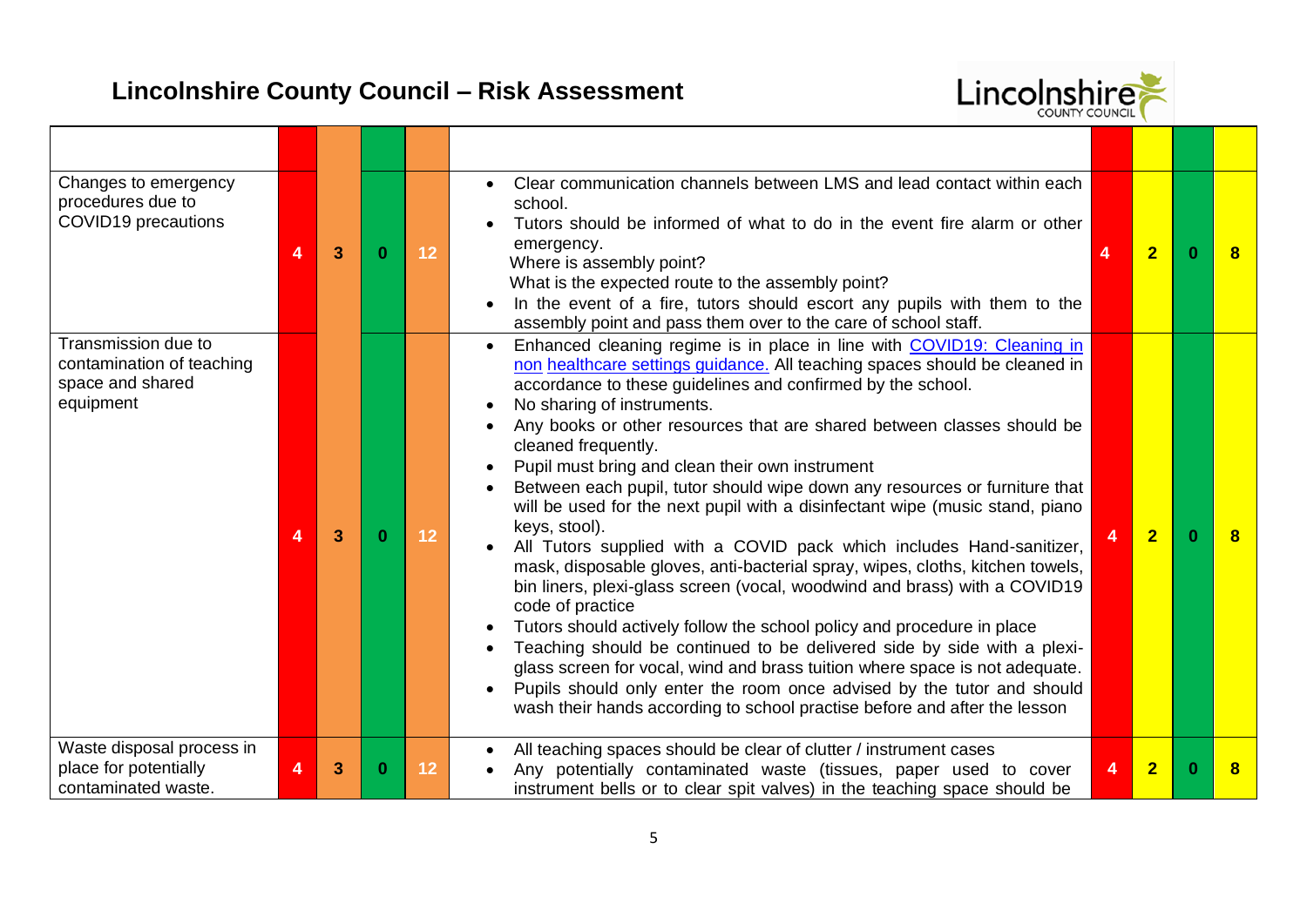

| Teaching spaces are not<br>suitable for teaching under<br><b>COVID19</b> regulations | 4 | 3 | $\bf{0}$     | 12 | placed in a lidded bin with a bag inside.<br>This should be provided by the school in accordance to COVID19 cleaning<br>guidance and disposed of at the end of the day in accordance to the<br>school's risk assessment.<br>Woodwind and brass tutors should have a supply of wipes and disposable<br>cloths supplied by LMS.<br>Individual tuition and shared tuition will only be delivered to reduce the risk<br>of contamination.<br>Small group and large group tuition is possible however will be decided on<br>a case-by-case basis according to the room size and ventilation available.<br>Teaching space must have good ventilation with open windows. Where<br>possible open doors (not fire doors) is also recommended. Fans that<br>recirculate<br>air<br>should<br>not<br>be<br>used.<br>https://www.hse.gov.uk/coronavirus/equipment-and-machinery/air-<br>conditioning-and-ventilation.htm<br>Air conditioning must be used (clean air not re-circulated) if the room has<br>no external ventilation.<br>CO2 monitors are available, upon request, to ascertain whether a room is<br>fit for teaching.<br>Plexi-glass screens, supplied by LMS, can be used to provide additional | $\overline{4}$ | $\overline{2}$ | $\Omega$ | $\bf{8}$ |
|--------------------------------------------------------------------------------------|---|---|--------------|----|----------------------------------------------------------------------------------------------------------------------------------------------------------------------------------------------------------------------------------------------------------------------------------------------------------------------------------------------------------------------------------------------------------------------------------------------------------------------------------------------------------------------------------------------------------------------------------------------------------------------------------------------------------------------------------------------------------------------------------------------------------------------------------------------------------------------------------------------------------------------------------------------------------------------------------------------------------------------------------------------------------------------------------------------------------------------------------------------------------------------------------------------------------------------------------------------------|----------------|----------------|----------|----------|
|                                                                                      |   |   |              |    | protection (vocal, woodwind and brass)                                                                                                                                                                                                                                                                                                                                                                                                                                                                                                                                                                                                                                                                                                                                                                                                                                                                                                                                                                                                                                                                                                                                                             |                |                |          |          |
| Surface transmission<br>through clothing / ID<br><b>Badges</b>                       | 4 | 3 | $\mathbf{0}$ | 12 | Tutors have been supplied with LMS polo-shirts and fleeces                                                                                                                                                                                                                                                                                                                                                                                                                                                                                                                                                                                                                                                                                                                                                                                                                                                                                                                                                                                                                                                                                                                                         | 4              | $\overline{2}$ |          | 8        |
| Suspected and confirmed<br>cases of COVID19                                          | 4 | 3 | $\mathbf{0}$ | 12 | When to stay at home if you have coronavirus (COVID-19) and what to do -<br>NHS (www.nhs.uk)<br>Tutors should follow public health advice on when to self-isolate and what<br>to do.<br>LMS has a COVID Incident Plan in place with a COVID Incident Recovery<br>Team (CIRT) in place for all potential COVID scenarios.<br>Tutors to carry LMS mobile phones and in the event of a child displaying                                                                                                                                                                                                                                                                                                                                                                                                                                                                                                                                                                                                                                                                                                                                                                                               | $\overline{4}$ | $\overline{2}$ | n.       | 8        |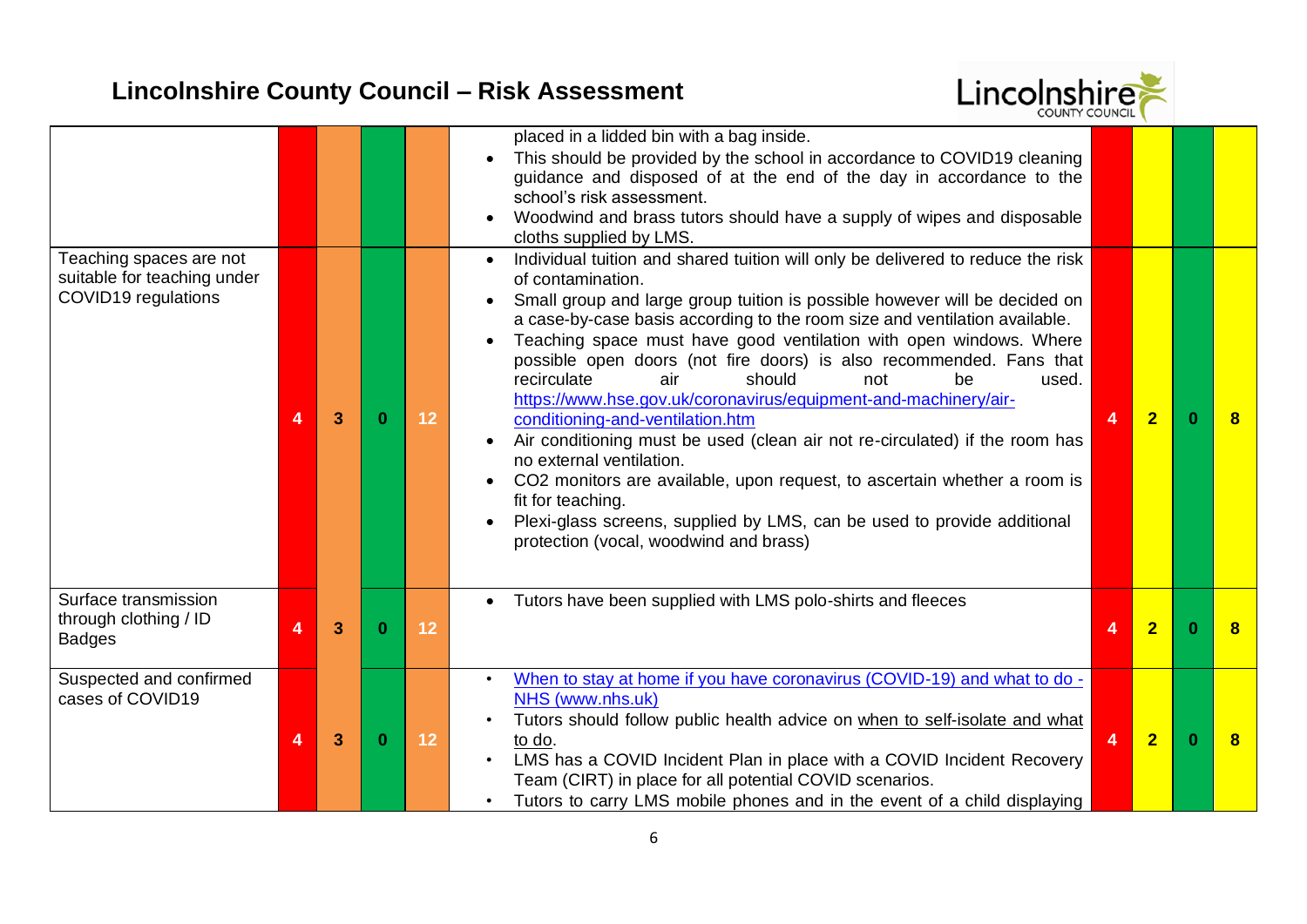

| Arrival and departure times<br>changed due to changed<br>school procedures | 3 | 9 | Tutors should be advised of any times when they cannot enter or leave the<br>$\bullet$<br>school premises if these have been changed due to COVID 19 guidance to<br>avoid busy drop off and pick up times.<br>Good communication channels between partners.                                                                                             | $\overline{2}$ | <sup>0</sup> | -6 |
|----------------------------------------------------------------------------|---|---|---------------------------------------------------------------------------------------------------------------------------------------------------------------------------------------------------------------------------------------------------------------------------------------------------------------------------------------------------------|----------------|--------------|----|
|                                                                            |   |   | The teaching space used by the tutor should be deep cleaned in<br>accordance to the school guidance.                                                                                                                                                                                                                                                    |                |              |    |
|                                                                            |   |   | The school should then follow their own Risk Assessment procedure                                                                                                                                                                                                                                                                                       |                |              |    |
|                                                                            |   |   | They should not attend any face-to-face teaching scheduled that day but<br>must inform the school and LMS following the usual procedure outlined.<br>If a tutor tests positive for COVID19, they should contact LMS who will<br>inform them.                                                                                                            |                |              |    |
|                                                                            |   |   | Any potentially hazardous waste should be placed in the lidded bin.<br>Hands must be washed thoroughly for 20 seconds.<br>If the tutor displays symptoms of COVID19 they should follow current<br>$\bullet$<br>government guidelines, self-isolating until they have been tested. They<br>should contact LMS ASAP so the Incident Plan can be followed. |                |              |    |
|                                                                            |   |   | symptoms of COVID19, they should call the school office who will then<br>deal with the case in accordance to school policy<br>The teaching space should then be cleaned as it would between sessions.                                                                                                                                                   |                |              |    |

### **4. Individual and Small Group Tuition**

| <b>HAZARD</b>         | <b>Assessment</b><br><b>CONTROL MEASURES TO REDUCE THE RISK</b><br>$S \times L + W = R$ |  |    |                                                                                                                                                                                                                 |  | <b>Re-assessment</b><br>$S \times L + W = R$ |  |  |  |  |
|-----------------------|-----------------------------------------------------------------------------------------|--|----|-----------------------------------------------------------------------------------------------------------------------------------------------------------------------------------------------------------------|--|----------------------------------------------|--|--|--|--|
| Safeguarding          |                                                                                         |  | 12 | Schools need to ensure that all safeguarding precautions still stand in<br>under the new arrangements.<br>If the room is isolated that the tutor is using, a member of staff should<br>relocate to work nearby. |  |                                              |  |  |  |  |
| Airborne transmission |                                                                                         |  |    | Full detailed information:<br>https://assets.publishing.service.gov.uk/government/uploads/system/uploa                                                                                                          |  |                                              |  |  |  |  |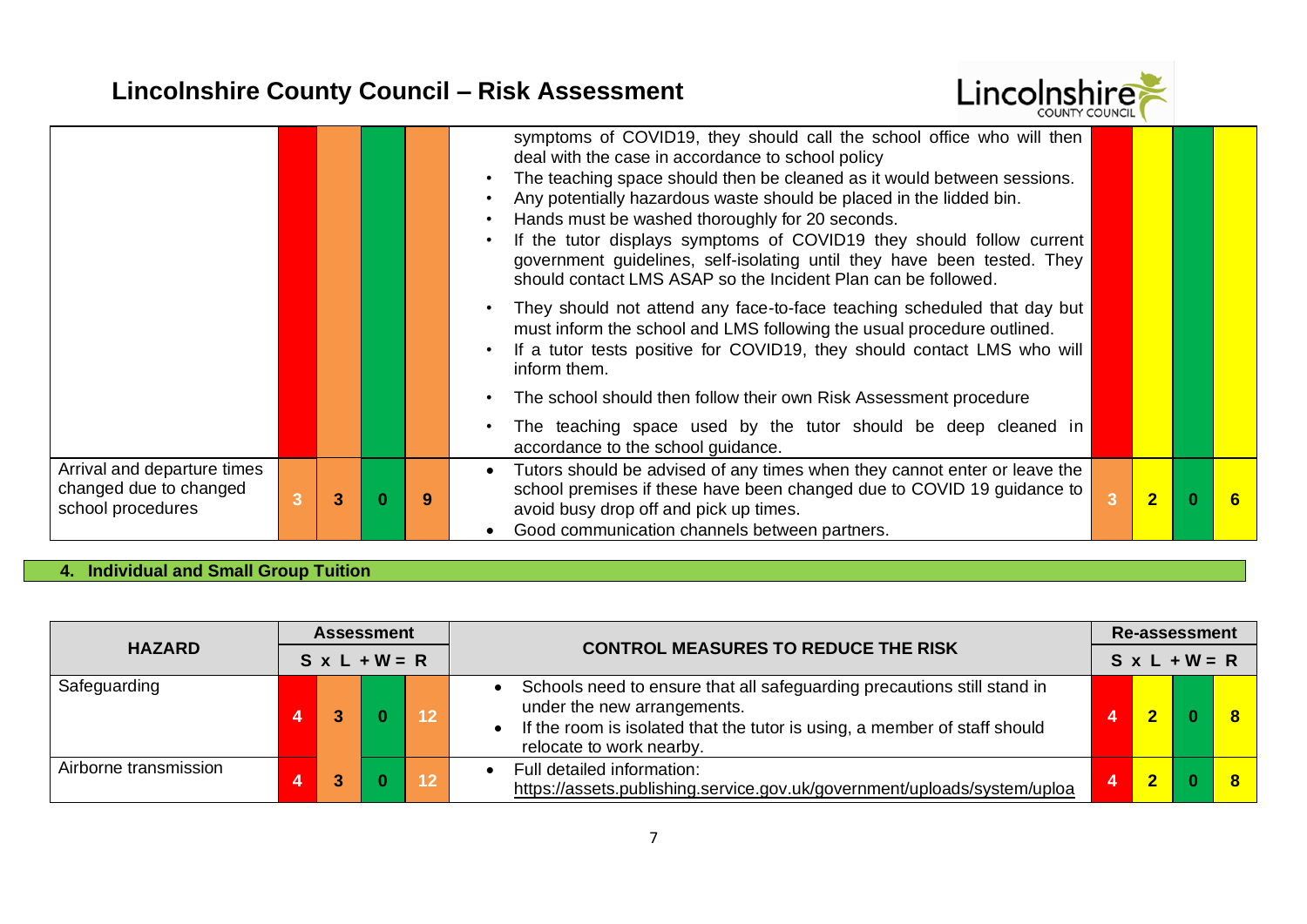

| ds/attachment data/file/914628/S0695 Aerosol and Droplet Generation                |  |
|------------------------------------------------------------------------------------|--|
| from Singing Wind Instruments SWI and Performance Activities.pdf                   |  |
| Only individual/shared tuition to be delivered at this time.                       |  |
| Small group and large group teaching available on a case by case basis             |  |
| according to room size and ventilation requirements,                               |  |
| Social distancing requirements have been removed however where a room              |  |
|                                                                                    |  |
| is deemed too small or without ventilation a plex-glass screen and/or mask         |  |
| may be worn.                                                                       |  |
| Side by side teaching will be continued where space is tight                       |  |
| <b>Woodwind and Brass:</b>                                                         |  |
| Mouthpiece hygiene is essential before and after each playing session<br>$\bullet$ |  |
| recommend antibacterial wipes disposed by player in a lidded bin                   |  |
| Empty water keys onto a new paper towel to be disposed in a lidded bin by          |  |
| player after each session                                                          |  |
| Instrument cases should have name tags to clearly identify players.                |  |
| No sharing of instruments or accessories i.e. mutes, stand or valve oil            |  |
| Flute pupils and teachers are encouraged to make an easy and disposable            |  |
| flute 'shield' to capture strong airflow of droplets.                              |  |
| https://www.jannahuneke.uk/fluteshield Flute Shields must be disposed of           |  |
| in the bin on the way out of the lesson.                                           |  |
| Flautists are encouraged to play away from one another or side to side to          |  |
| allow droplets to fall to the ground. The volume of instruments is directly        |  |
| related to the amount of diaphragmatic push, and therefore airflow. Reduce         |  |
| the need to demonstrate and practice loud playing during a lesson.                 |  |
| Encourage the practice at home and not in the lesson                               |  |
| Show exemplar video using the Study-plan                                           |  |
| If any player shows symptoms of the virus, reeds must be immediately               |  |
| destroyed and instrument cleaned with a disinfectant spray.                        |  |
| Percussion:                                                                        |  |
| Shared kit to be wiped down by the tutor between lessons<br>$\bullet$              |  |
| Pupils to supply own labeled sticks/mallets/headphones.<br>$\bullet$               |  |
| Strings:                                                                           |  |
| Alcohol wipes (less than 70% alcohol) can be used on the pegs, chin rest,          |  |
| fingerboard and any metal parts, including strings, but NOT on varnished           |  |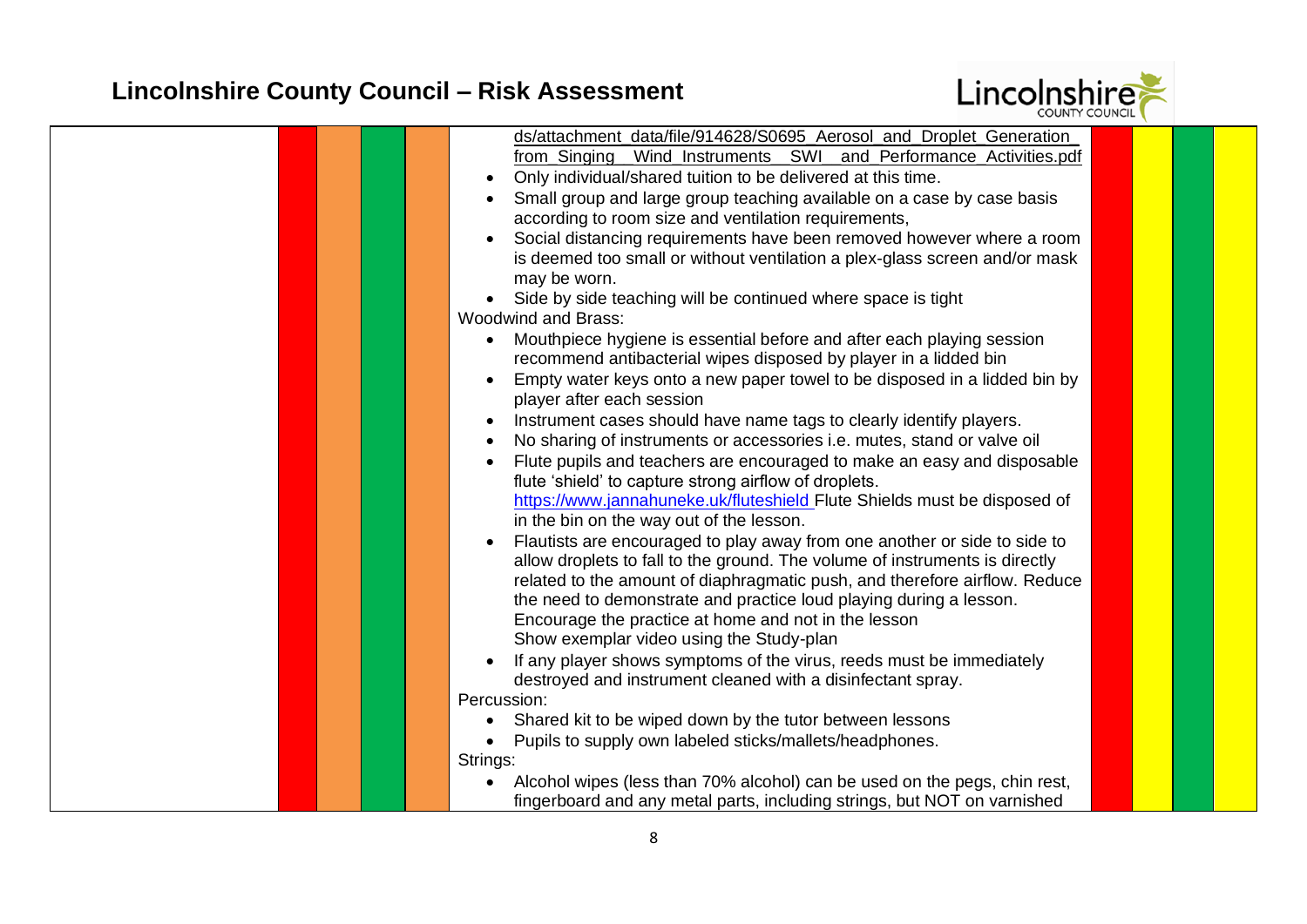

|                                                                         |   |   |              |    | wood.<br>Piano/Keyboard:<br>• Where possible, an additional keyboard to be used for piano/keyboard<br>pupils to reduce contamination.<br>Singing<br>Windows to be open to ensure adequate ventilation.<br>$\bullet$<br>Plexiglass screen to be in place where space is tight.<br>Ideally, pupil and teacher to be side to side either side on either side of the<br>screen and facing in opposite directions.<br>Please see recent research<br>(http://www.bristol.ac.uk/chemistry/news/2020/performsingingstudy.html)<br>and Government guidance<br>(https://www.gov.uk/government/publications/covid-19-suggested-<br>principles-of-safer-singing/covid-19-suggested-principles-of-safer-<br>singing?fbclid=IwAR2EQPm--CbZ4cIT0xtWFLEPrH1KuGP-c8CXyIF-<br>M6w5xPJB-E4m6bYD5Qq) |   |                |          |   |
|-------------------------------------------------------------------------|---|---|--------------|----|----------------------------------------------------------------------------------------------------------------------------------------------------------------------------------------------------------------------------------------------------------------------------------------------------------------------------------------------------------------------------------------------------------------------------------------------------------------------------------------------------------------------------------------------------------------------------------------------------------------------------------------------------------------------------------------------------------------------------------------------------------------------------------|---|----------------|----------|---|
| Surface transmission via<br>instruments                                 |   |   |              |    | Tutors and pupils should keep to their own instruments at all times. If<br>the tutor does needs to check or mend an instrument, they should<br>ideally wear disposable gloves and dispose of them immediately after<br>handing back the instrument                                                                                                                                                                                                                                                                                                                                                                                                                                                                                                                               |   |                |          |   |
|                                                                         | Δ | 3 | $\mathbf{0}$ | 12 | Tutors must not play on students' instruments, even to diagnose a<br>problem.<br>If a tutor needs to demonstrate on the piano, the keys should be<br>disinfected before and after.<br>Drum tutors should have their own sticks for demonstration purposes.                                                                                                                                                                                                                                                                                                                                                                                                                                                                                                                       | 4 | $\overline{2}$ | n        | 8 |
| Surface transmission via<br>sheet music, stands and<br>practice diaries | 4 | 3 | $\bf{0}$     | 12 | If pupils are bringing in their own sheet music / stands, the tutor should<br>avoid touching it.<br>Pupils should make any markings or notes themselves, using a pencil they<br>have brought to the session.<br>Tutors should use e-practice diary formats wherever possible or the pupil<br>writes down the homework tasks.<br>If tutors are using their own music, pupils should avoid touching it.                                                                                                                                                                                                                                                                                                                                                                            | 4 | $\overline{2}$ | $\Omega$ | 8 |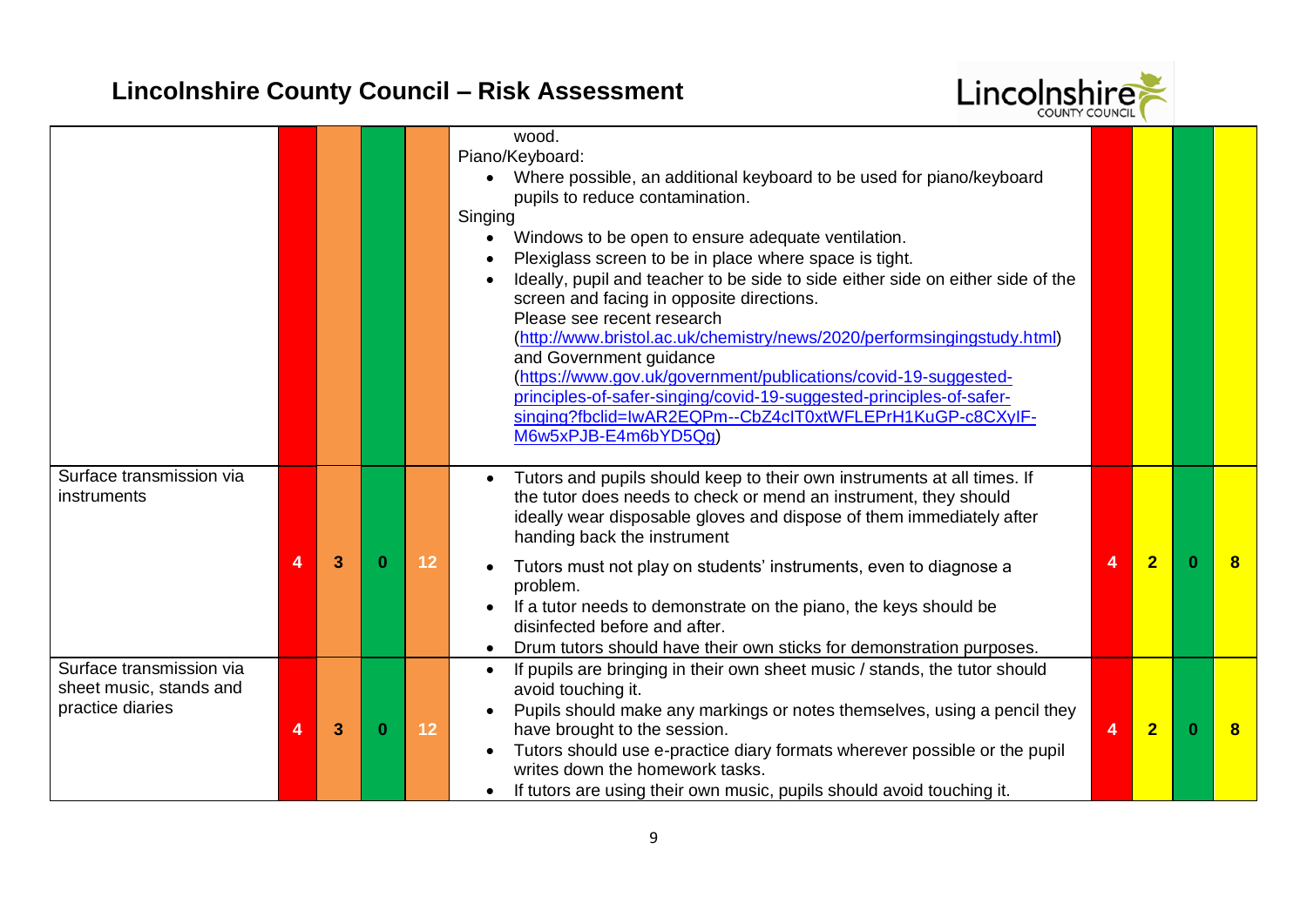# Lincolnshire

### **5. Class Singing**

For group singing, including Whole Class instrumental teaching (WCIT) and Infant Music programme (IMP) session, in light of recent research:

["Music Unlocked": Guidance for Schools and Music Providers | Music Mark](https://www.musicmark.org.uk/resources/music-unlocked-guidance-for-schools-and-music-providers/)

[http://www.bristol.ac.uk/chemistry/news/2020/performsingingstudy.html\)](http://www.bristol.ac.uk/chemistry/news/2020/performsingingstudy.html) and Government guidance on safer singing <https://www.gov.uk/government/publications/covid-19-suggested-principles-of-safer-singing/covid-19-suggested-principles-of-safer-singing>

|                       | <b>Assessment</b> |   |                      |    |                                                                                                                                                                                                                                                                                                                                                                                                                                                                                                                                                                                                                                                                                                                                                                                                                                                                                                                                                                                                                                                                                                                                                                                                                                                                                    |    | Re-assessment        |  |              |  |  |  |
|-----------------------|-------------------|---|----------------------|----|------------------------------------------------------------------------------------------------------------------------------------------------------------------------------------------------------------------------------------------------------------------------------------------------------------------------------------------------------------------------------------------------------------------------------------------------------------------------------------------------------------------------------------------------------------------------------------------------------------------------------------------------------------------------------------------------------------------------------------------------------------------------------------------------------------------------------------------------------------------------------------------------------------------------------------------------------------------------------------------------------------------------------------------------------------------------------------------------------------------------------------------------------------------------------------------------------------------------------------------------------------------------------------|----|----------------------|--|--------------|--|--|--|
| <b>HAZARD</b>         |                   |   | $S \times L + W = R$ |    | <b>CONTROL MEASURES TO REDUCE THE RISK</b>                                                                                                                                                                                                                                                                                                                                                                                                                                                                                                                                                                                                                                                                                                                                                                                                                                                                                                                                                                                                                                                                                                                                                                                                                                         |    | $S \times L + W = R$ |  |              |  |  |  |
| Airborne transmission | 4                 | 3 |                      | 12 | Schedule singing sessions before a break if possible, so the empty room<br>can be ventilated immediately afterwards.<br>Limit singing sessions to no more than 40 minutes. Children will only<br>actively be singing for a fraction of this, even though the time is being<br>used in a focussed, valuable and musical way.<br>Ventilate the room as best you can during the session. If there are higher<br>windows, opening these provide clean air without making the room<br>uncomfortably cold.<br>Face all children in the same direction so that nobody is singing directly at<br>another person's face. It may help to offset rows, placing singers in a<br>checkerboard pattern.<br>Keep the dynamic (volume) down, generally to no more than mezzo piano<br>(moderately soft). Focus on making a beautiful sound, not a loud one.<br>Do not insist on musical-theatre levels of diction. Emphasising<br>consonants creates additional water droplets ranging from visible to<br>aerosol size (below 5µ) and increases risk of transmission.<br>Project words and music onto a whiteboard if possible. If you must<br>distribute paper copies, have children name theirs and retain it for future<br>sessions. All state schools in England can make copies of most music | -4 | $\overline{2}$       |  | $\mathbf{a}$ |  |  |  |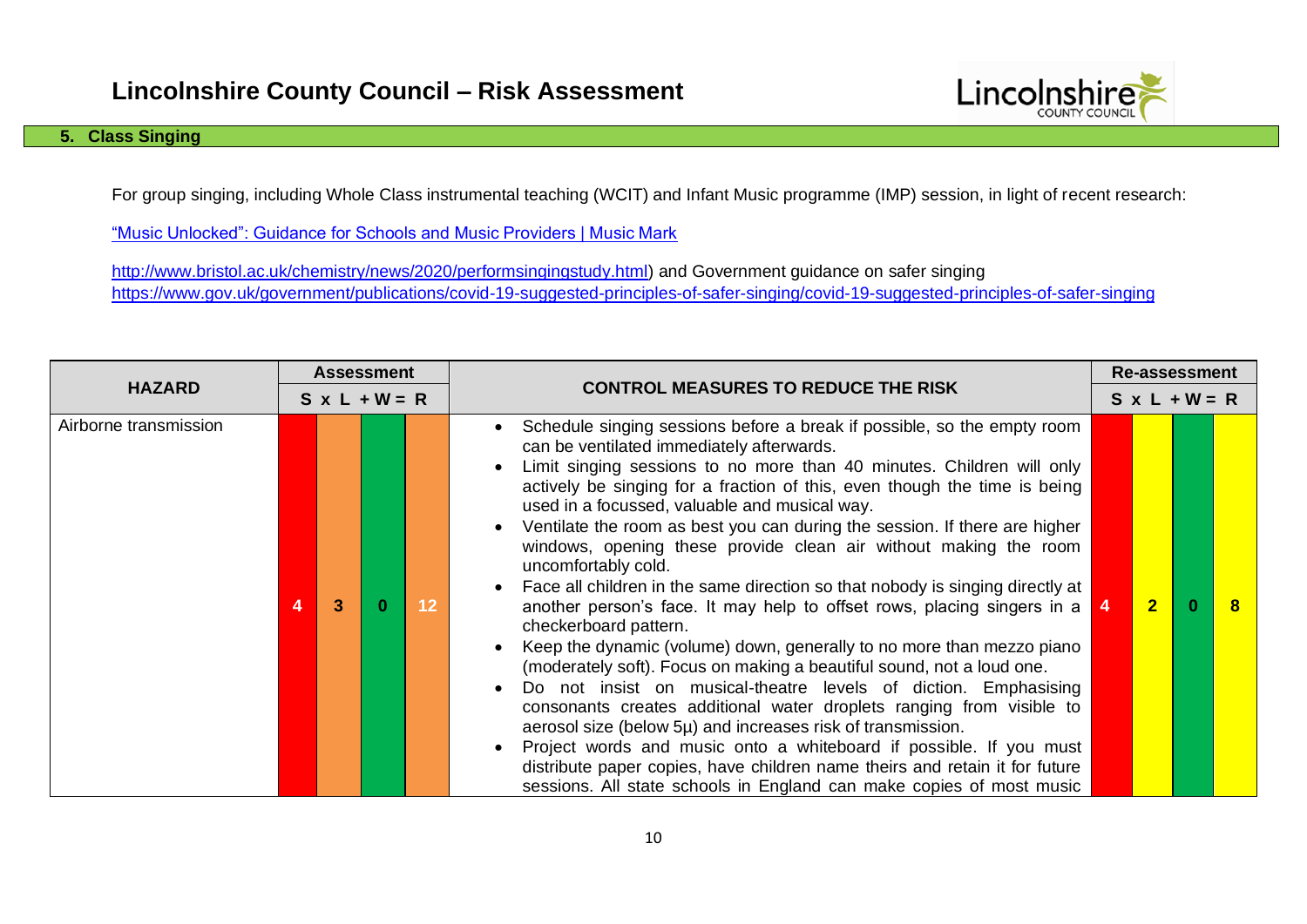

|                                                                                             |   |      | under the Schools' Printed Music Licence, which the DfE funds.<br>Ventilate the empty room after the session for a good fifteen minutes.<br>Singing should take place in the maximum space possible<br>A plexi-glass screen can be used as an extra precaution.<br>Pupils should all face the same direction (i.e. not in a circle).<br>Singing sessions should be short. |                         |  |
|---------------------------------------------------------------------------------------------|---|------|---------------------------------------------------------------------------------------------------------------------------------------------------------------------------------------------------------------------------------------------------------------------------------------------------------------------------------------------------------------------------|-------------------------|--|
| Surface transmission<br>via printed music                                                   | 3 | \12\ | Songs mainly taught by ear or if required, words are projected or use<br>online resources such as Sing Up.<br>If music is needed, pupils to retain their own copy of any music and keep it<br>with other individual school equipment.                                                                                                                                     | 2                       |  |
| Surface transmission via<br>equipment used for playing<br>backing tracks or<br>accompanying | 3 | 12   | Cleaning of PC or other equipment for backing track or piano/keyboard<br>should take place after each use using a disinfectant wipe.<br>Backing tracks or accompanying music should be played at levels which do<br>not encourage tutors or other performers to raise their voices unduly                                                                                 | $\overline{\mathbf{c}}$ |  |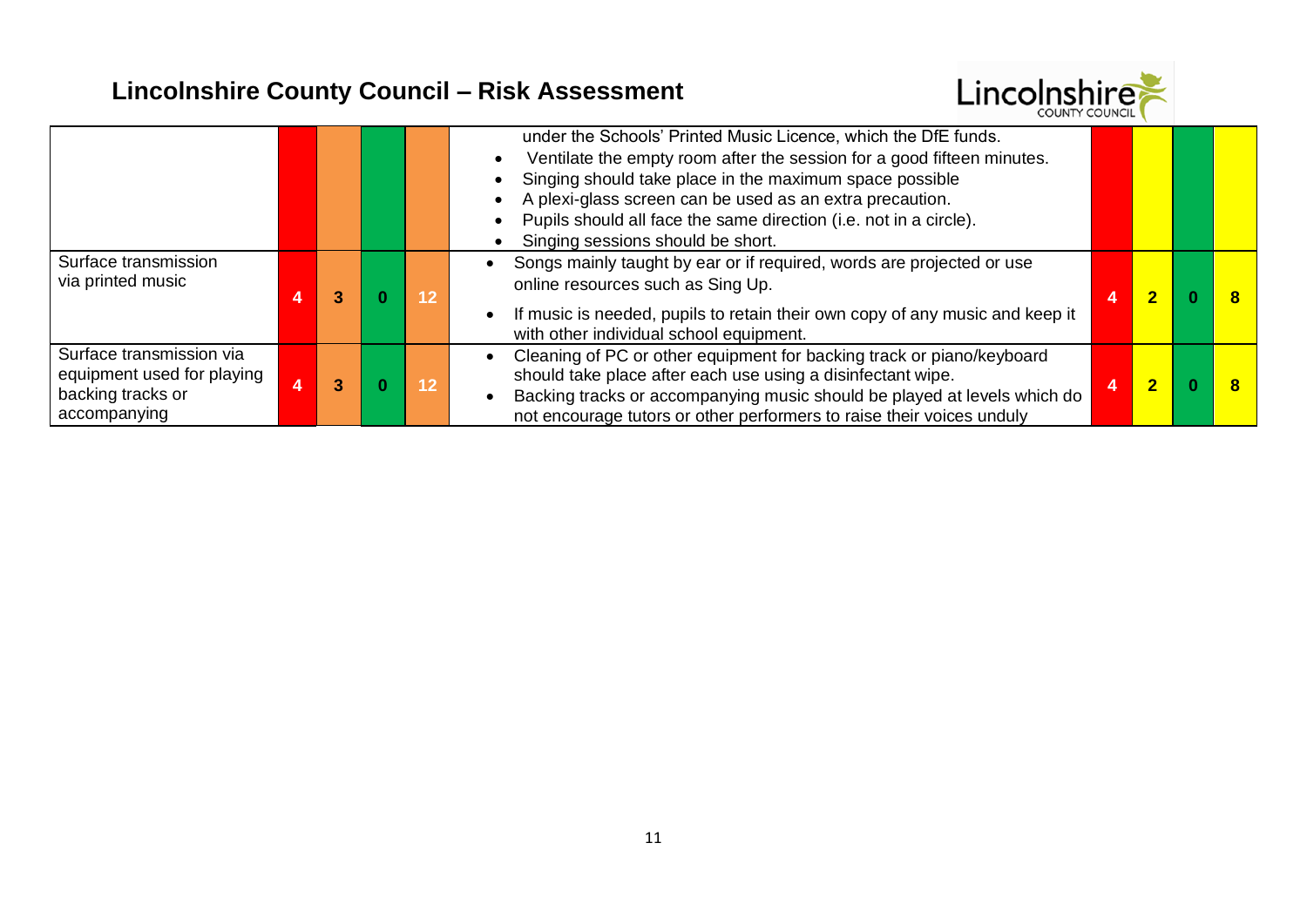

### **6. Mash Up (Whole Class Instrumental Tuition)**

| <b>HAZARD</b>                             |   | <b>Assessment</b> |                      |    |                                                                                                                                                                                                                                                                                                                                                                                                                                                                                                                                                                                                                                                                                    |   | <b>Re-assessment</b> |  |  |  |  |  |
|-------------------------------------------|---|-------------------|----------------------|----|------------------------------------------------------------------------------------------------------------------------------------------------------------------------------------------------------------------------------------------------------------------------------------------------------------------------------------------------------------------------------------------------------------------------------------------------------------------------------------------------------------------------------------------------------------------------------------------------------------------------------------------------------------------------------------|---|----------------------|--|--|--|--|--|
|                                           |   |                   | $S \times L + W = R$ |    | <b>CONTROL MEASURES TO REDUCE THE RISK</b>                                                                                                                                                                                                                                                                                                                                                                                                                                                                                                                                                                                                                                         |   | $S \times L + W = R$ |  |  |  |  |  |
| Airborne transmission                     |   | 3                 |                      | 12 | Tutor and other adults to be distanced from the nearest pupil.<br>Tutors must not physically correct posture or technique – use the video<br>material to support pupil accuracy. (ukulele rocks, charanga, LMS or LTL<br>films)<br>Singing can take place, for short periods of time, according to the<br>guidance in the previous section.<br>Discourage loud singing in favour of quality of sound in quiet singing to<br>generate fewer bio aerosols<br>Extremes of diction (particularly plosives) generate higher volumes of bio<br>aerosols, so should be avoided or discouraged.<br>Pupils take up the largest space possible with distancing in place<br>wherever possible |   | $\overline{2}$       |  |  |  |  |  |
| Surface transmission<br>via printed music | 4 | 3                 |                      | 12 | Online tutorials are provided to support the scheme of work if local<br>lockdowns are implemented and to avoid the need for printed material.<br>(ukulele rocks, Charanga, LMS or LTL films)                                                                                                                                                                                                                                                                                                                                                                                                                                                                                       | 4 | $\overline{2}$       |  |  |  |  |  |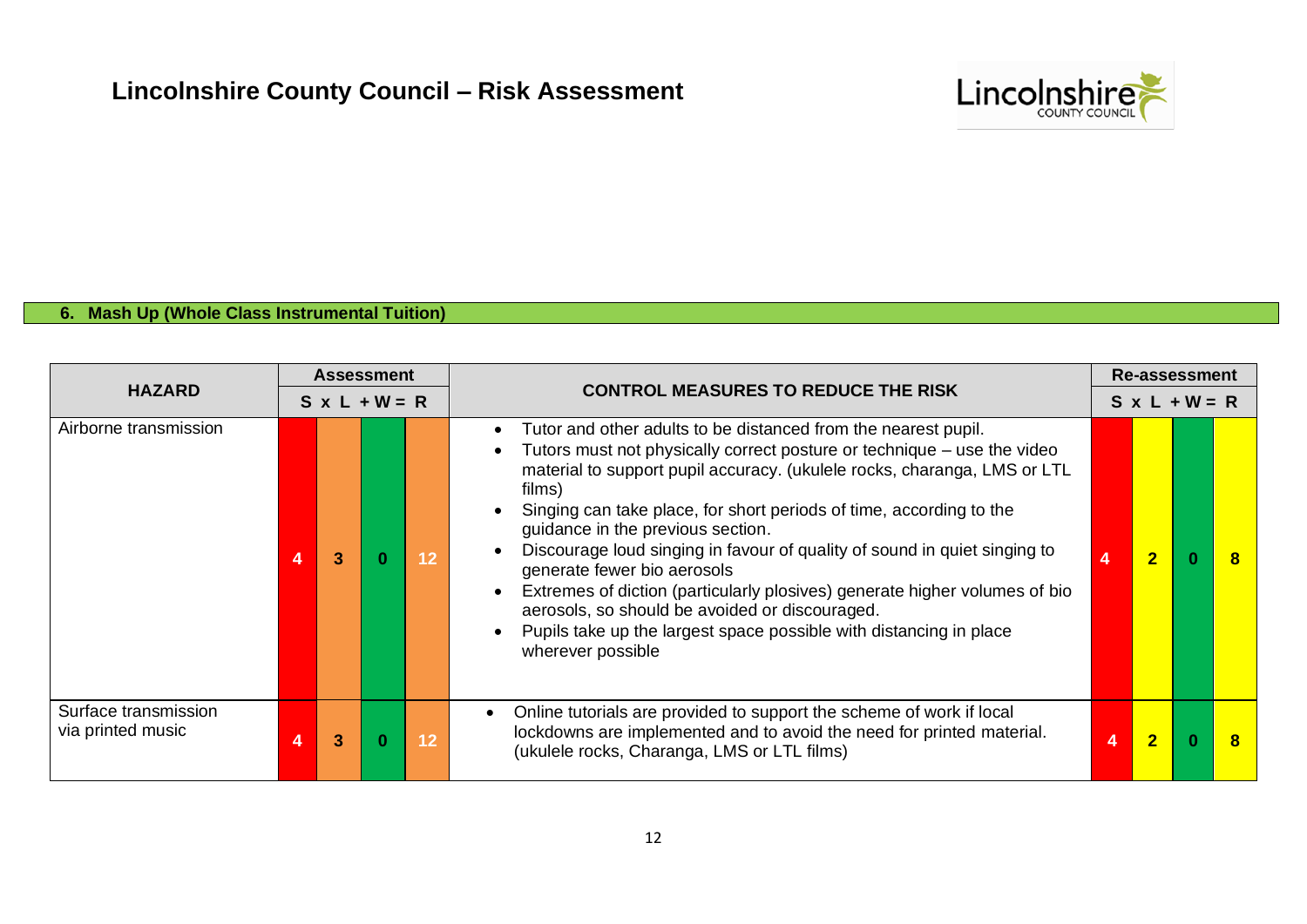

| Surface transmission via<br>equipment                                                       | 4              | 3 | 12 | Each pupil given their own instrument for the duration of the lesson. NB:<br>For ukulele projects it is the responsibility of the school to set up<br>instruments in correct class seating positions prior to lesson and vacate the<br>space for 15 mins prior to lesson delivery.<br>For ukulele projects tutor will wear face mask tune up instruments in situ 15<br>mins prior to lesson start. Wash hands before and after tuning the class<br>set. No other persons will be in the room during this set up time to avoid<br>close contact.<br>Tutor will use equipment from the class set which will be thoroughly<br>cleaned before and after use.<br>1 class set of ukuleles will be provided for every class participating<br>including 4 additional ukuleles as spares in case of breakages/repairs<br>required<br>Lessons many be shortened to allow for effective set up/ cleaning.<br>Percussion equipment should be wiped clean using antibacterial wipes/<br>spray if multiple classes being taught back to back. | 4 | $\Omega$ |  |
|---------------------------------------------------------------------------------------------|----------------|---|----|---------------------------------------------------------------------------------------------------------------------------------------------------------------------------------------------------------------------------------------------------------------------------------------------------------------------------------------------------------------------------------------------------------------------------------------------------------------------------------------------------------------------------------------------------------------------------------------------------------------------------------------------------------------------------------------------------------------------------------------------------------------------------------------------------------------------------------------------------------------------------------------------------------------------------------------------------------------------------------------------------------------------------------|---|----------|--|
| Surface transmission via<br>equipment used for playing<br>backing tracks or<br>accompanying | $\overline{4}$ | 3 | 15 | Cleaning of PC or other equipment for backing track or piano/keyboard<br>should take place after each use using a disinfectant wipe.<br>Backing tracks or accompanying music should be played at levels which do<br>not encourage tutors or other performers to raise their voices unduly                                                                                                                                                                                                                                                                                                                                                                                                                                                                                                                                                                                                                                                                                                                                       | 4 |          |  |

### **7. IMP (Infant Music Programme)**

| <b>Assessment</b><br><b>HAZARD</b><br>$S \times L + W = R$ |  |  | <b>CONTROL MEASURES TO REDUCE THE RISK</b> |  | <b>Re-assessment</b>                                                                                                                                                                                                                                                                                                                                                               |  |  |  |  |  |
|------------------------------------------------------------|--|--|--------------------------------------------|--|------------------------------------------------------------------------------------------------------------------------------------------------------------------------------------------------------------------------------------------------------------------------------------------------------------------------------------------------------------------------------------|--|--|--|--|--|
|                                                            |  |  |                                            |  | $S \times L + W = R$                                                                                                                                                                                                                                                                                                                                                               |  |  |  |  |  |
| Airborne transmission                                      |  |  |                                            |  | IMP class should be positioned in a flat semicircle. Setting staff to be part<br>of the student group where possible, or involved at a distance where<br>necessary. Large spaces to be used where appropriate & possible.<br>Prioritise quiet singing and chanting volume both for tutor and class.<br>Tutor is to be distanced from the rest of the class. Tutor to make clear at |  |  |  |  |  |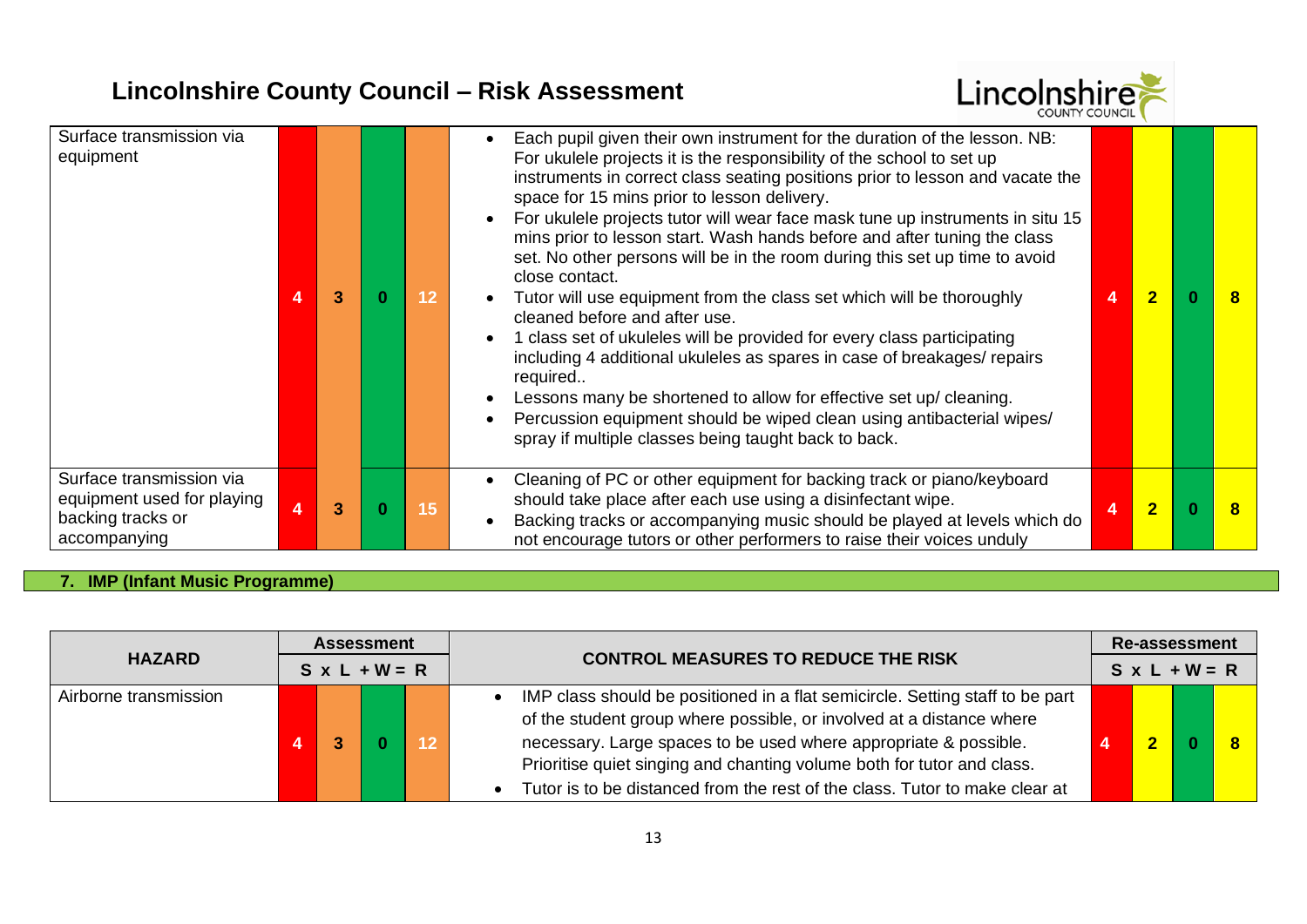

|                                       |   |   |          |    | the start of the class that all singing and chanting will be done at low<br>volume. Avoid using loud volumes at all times. Think for example about a<br>variety of different quiet voices that can be used in "Have You Got Your<br>Voice?" Where musical instruments are used live, tutors must adhere to<br>any instrument specific guidance.<br>If any of the above are not possible (either one week or at all), LMS<br>DigiTeach will be used. Video resources can also be used in a mixed<br>model of delivery.                                                                                                                                                 |                |                |   |
|---------------------------------------|---|---|----------|----|-----------------------------------------------------------------------------------------------------------------------------------------------------------------------------------------------------------------------------------------------------------------------------------------------------------------------------------------------------------------------------------------------------------------------------------------------------------------------------------------------------------------------------------------------------------------------------------------------------------------------------------------------------------------------|----------------|----------------|---|
| Surface transmission                  | 4 | 3 | $\bf{0}$ | 12 | Keep props to a minimum and do not share them with others.<br>$\bullet$<br>Puppets can be used, but should not touch any other surface (e.g. the<br>floor) and should not be shared with the class. Where children are using a<br>graphic score, they should have their own named copy printed off and kept<br>at the setting<br>When doing the section of the class that normally involves circle dances<br>and games, these should be done instead on the spot. Think of different<br>ways of making this active without the class moving out of their own space.                                                                                                   | $\overline{4}$ | $\overline{2}$ | 8 |
| Surface transmission via<br>equipment | 4 | 3 | 0        | 12 | Equipment for playing music (e.g. phone plus Bluetooth speaker) should be<br>used only by the tutor and wiped down after use. Tutors should only use<br>whiteboards by negotiation and discussion with the setting. Tutors should<br>bring their own claves and egg shakers for their personal use. When<br>classes use percussion instruments (for example in call and response)<br>each child should use their own instrument each week. Settings need to<br>provide these instruments to avoid cross contamination between bubbles<br>and different settings. Rather than using real teddies, children can rock<br>imaginary teddies for any warm down activities. |                | $\overline{2}$ | 8 |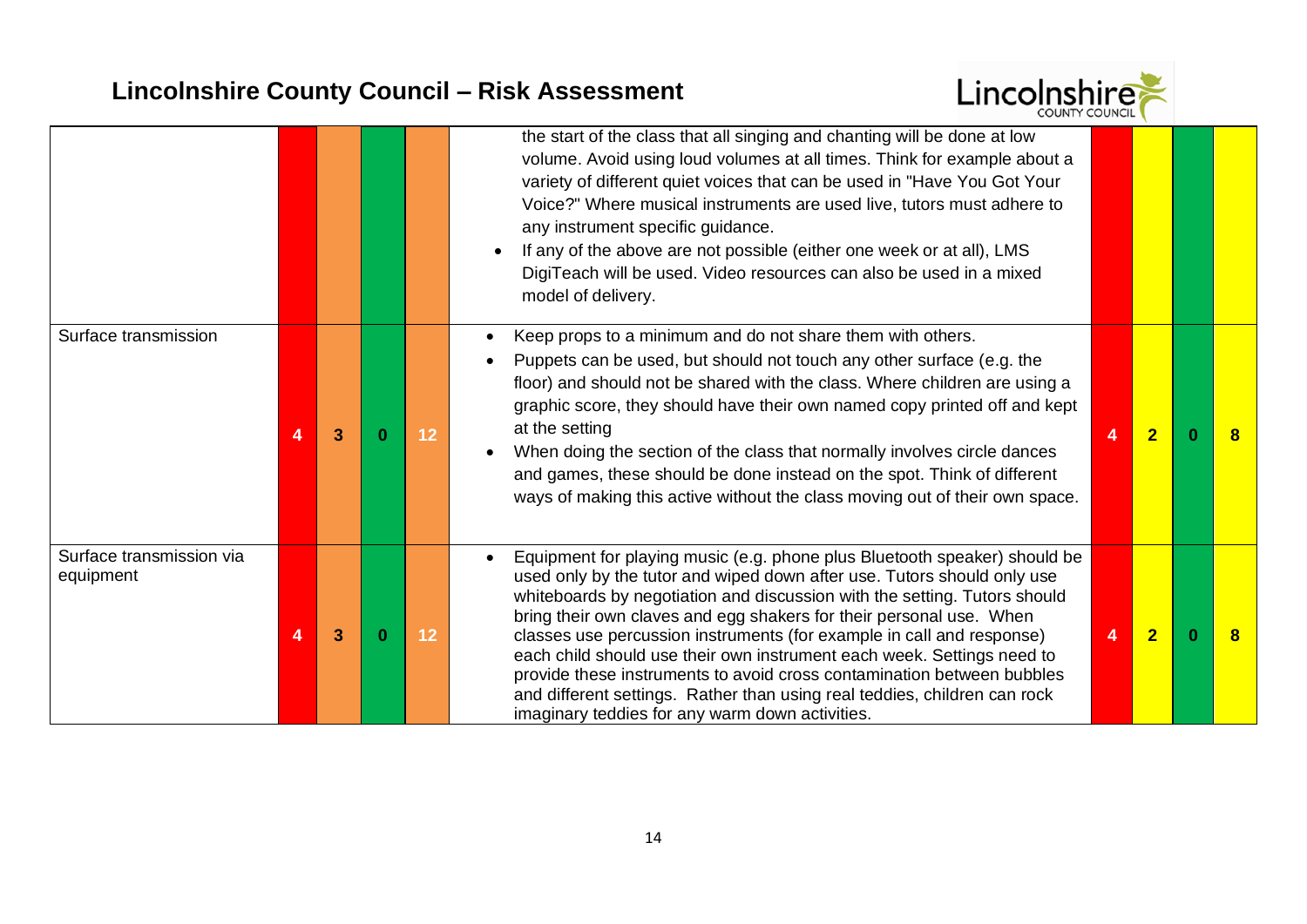

### **8. PPA Delivery**

|                                                                             |                | <b>Assessment</b> |                      |    |                                                                                                                                                                                                                                                                                                                                                                                                                                                                                                                                                                                                                                                         |   | <b>Re-assessment</b> |          |   |  |  |  |
|-----------------------------------------------------------------------------|----------------|-------------------|----------------------|----|---------------------------------------------------------------------------------------------------------------------------------------------------------------------------------------------------------------------------------------------------------------------------------------------------------------------------------------------------------------------------------------------------------------------------------------------------------------------------------------------------------------------------------------------------------------------------------------------------------------------------------------------------------|---|----------------------|----------|---|--|--|--|
| <b>HAZARD</b>                                                               |                |                   | $S \times L + W = R$ |    | <b>CONTROL MEASURES TO REDUCE THE RISK</b>                                                                                                                                                                                                                                                                                                                                                                                                                                                                                                                                                                                                              |   | $S \times L + W = R$ |          |   |  |  |  |
| Airborne transmission                                                       | 4              | 3                 |                      | 12 | Tutor and other adults to be distanced from the nearest pupil.<br>Singing can take place, for short periods of time,<br>Discourage loud singing in favour of quality of sound in quiet singing to<br>generate fewer bio aerosols<br>Extremes of diction (particularly plosives) generate higher volumes of bio<br>aerosols, so should be avoided or discouraged.<br>Pupils take up the largest space possible with distancing in place<br>wherever possible                                                                                                                                                                                             | 4 | $\overline{2}$       | $\Omega$ | 8 |  |  |  |
| Surface transmission<br>via printed music                                   | Δ              | 3                 |                      | 12 | Use of Online tutorials to deliver schemes of work. Charanga, Music<br>express, Sing up have all provided revised schemes of work which should<br>be used to avoid the need for printed material and if local lockdowns are<br>implemented.                                                                                                                                                                                                                                                                                                                                                                                                             | 4 | $\overline{2}$       |          | 8 |  |  |  |
| Surface transmission via<br>equipment                                       | Δ              | 3                 |                      | 12 | Each pupil given their own instrument for the duration of the lesson which<br>is thoroughly cleaned before and after use.<br>This is the responsibility of the school.<br>Lessons may be shortened to allow for thorough cleaning of resources.<br>Pupils should collect their own instrument if necessary in line with school<br>equipment policies. Where possible a TA should assist this process. If the<br>visiting tutor needs to assist this process then gloves and a mask should<br>be worn and disposed of appropriately immediately after use.<br>School equipment used by LMS staff will be thoroughly cleaned and before<br>and after use. | 4 | $\overline{2}$       | 0        | 8 |  |  |  |
| Surface transmission via<br>equipment used for playing<br>backing tracks or | $\overline{4}$ | 3                 |                      | 12 | Cleaning of desk, whiteboard and PC or other equipment for backing track<br>$\bullet$<br>or piano/keyboard should take place after each use using a disinfectant<br>wipe.                                                                                                                                                                                                                                                                                                                                                                                                                                                                               | 4 | $\overline{2}$       |          |   |  |  |  |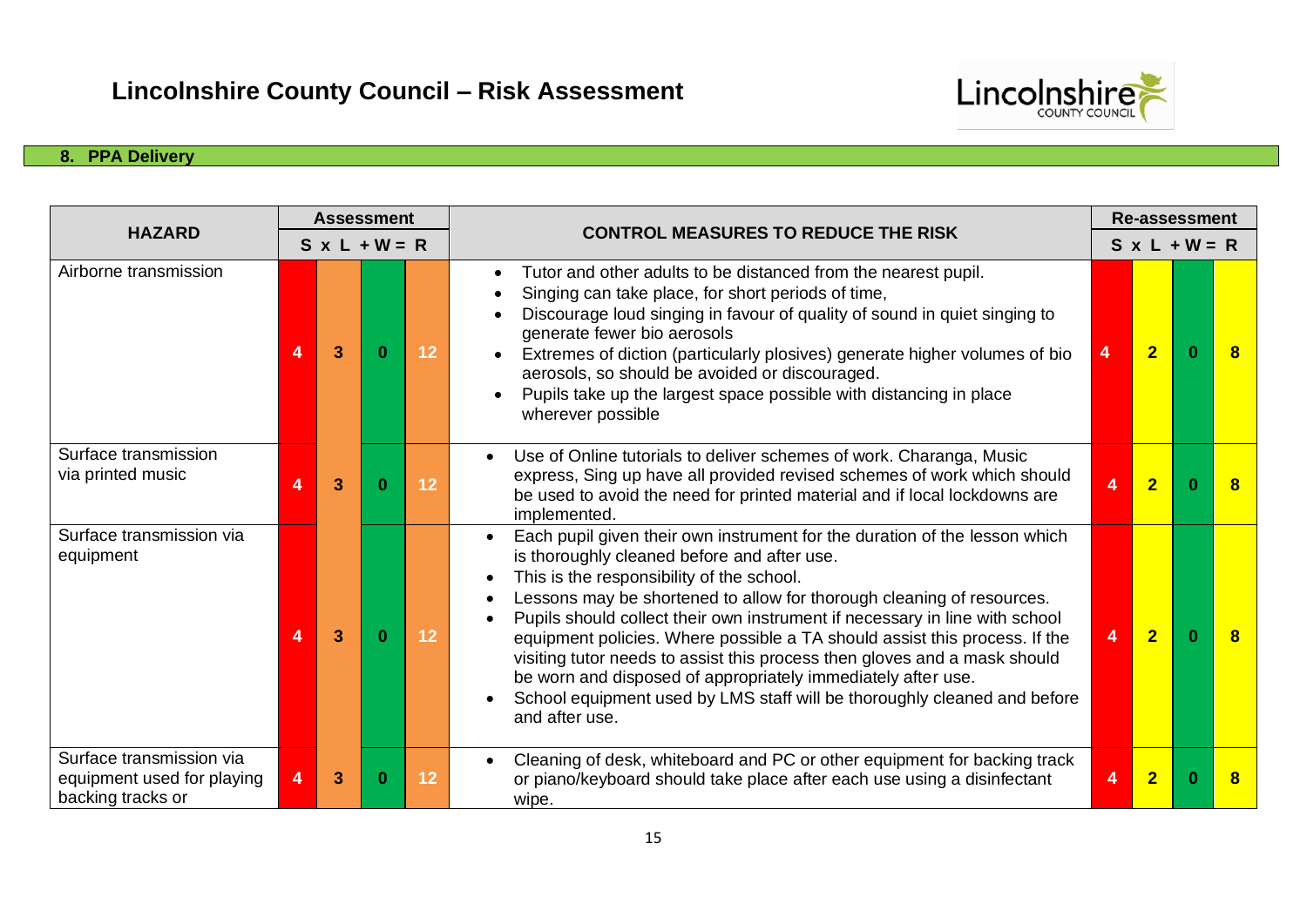

| accompanying |  |  |
|--------------|--|--|
|--------------|--|--|

#### **9. Ensembles**

| <b>HAZARD</b>         |  | <b>Assessment</b>    |  |     |                                                                                                                                                                                                                                                                                                                                                                                                                                                                                                                                                                                                                                                                                                                                                                                                                                                                                                                                                                        |  | <b>Re-assessment</b> |  |  |  |  |  |
|-----------------------|--|----------------------|--|-----|------------------------------------------------------------------------------------------------------------------------------------------------------------------------------------------------------------------------------------------------------------------------------------------------------------------------------------------------------------------------------------------------------------------------------------------------------------------------------------------------------------------------------------------------------------------------------------------------------------------------------------------------------------------------------------------------------------------------------------------------------------------------------------------------------------------------------------------------------------------------------------------------------------------------------------------------------------------------|--|----------------------|--|--|--|--|--|
|                       |  | $S \times L + W = R$ |  |     | <b>CONTROL MEASURES TO REDUCE THE RISK</b>                                                                                                                                                                                                                                                                                                                                                                                                                                                                                                                                                                                                                                                                                                                                                                                                                                                                                                                             |  | $S \times L + W = R$ |  |  |  |  |  |
| Airborne transmission |  |                      |  | 121 | Ensembles will reconvene from September 2021 in line with government<br>guidance. Separate risk assessments in place.<br>Where an ensemble or choir includes participants from multiple schools, e.g. at a<br>music centre, this is an out of-school activity, even if the activity takes place in a<br>school building. Local gathering rules and guidance must be adhered to but<br>children's activities may not be subject to rules for social events. There is<br>increasingly less emphasis on distancing in children's activity. If some distancing<br>is possible, blown instruments and singers will be prioritised. Conductors and<br>accompanists may continue to keep their distance from the ensemble, as they<br>are likely to come into contact with large numbers of students over time. The<br>previous recommendation of 3m or more may be relaxed however. If distancing<br>is not possible or practical, a transparent pull-up screen may be used. |  |                      |  |  |  |  |  |

**10. Use of Computers, Tablets and Music Technology**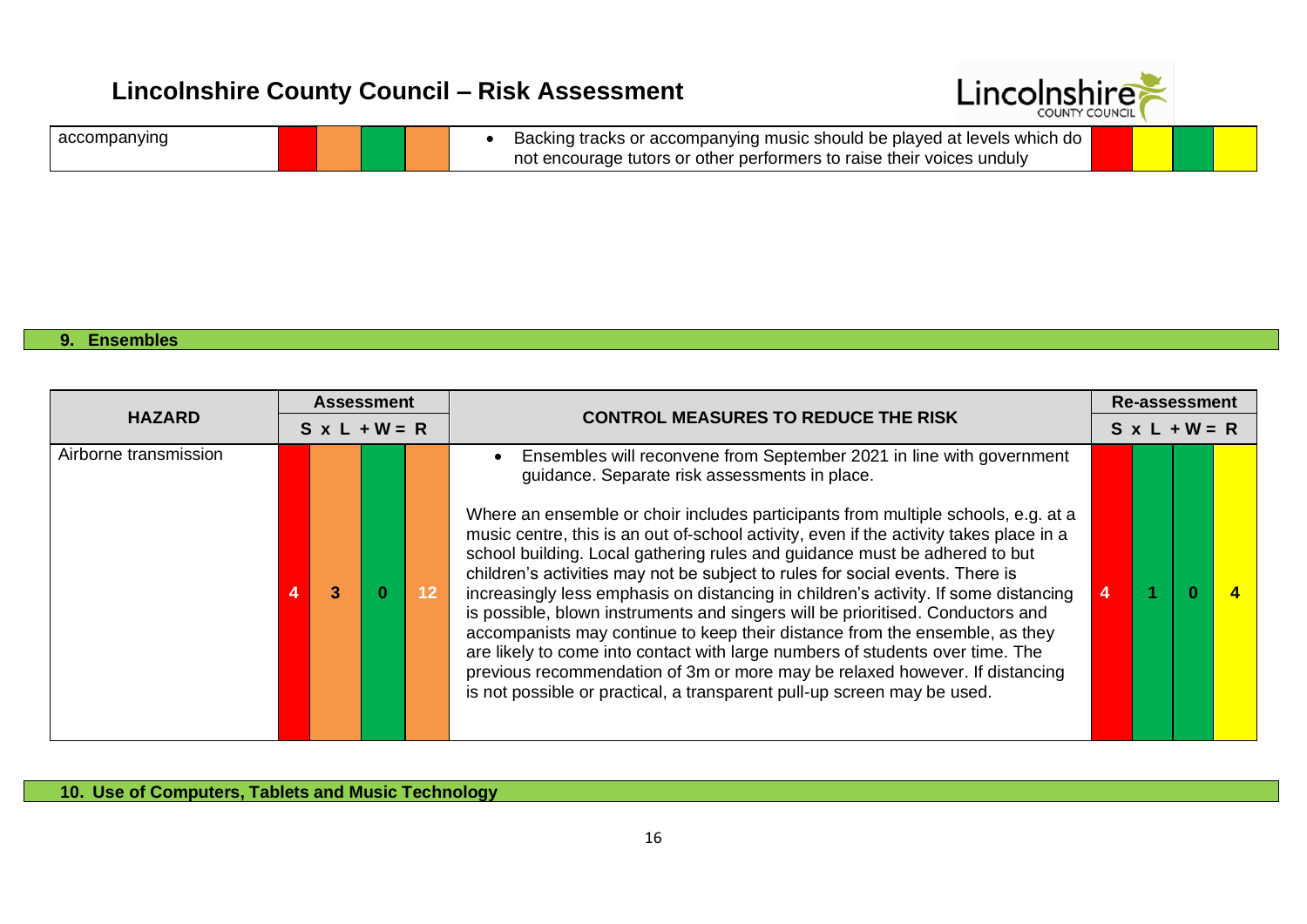

|                                                                | <b>Assessment</b>    |                |  |                                            |                                                                                                                                                                                                                                                                                                          |  | Re-assessment           |  |  |  |  |  |
|----------------------------------------------------------------|----------------------|----------------|--|--------------------------------------------|----------------------------------------------------------------------------------------------------------------------------------------------------------------------------------------------------------------------------------------------------------------------------------------------------------|--|-------------------------|--|--|--|--|--|
| <b>HAZARD</b>                                                  | $S \times L + W = R$ |                |  | <b>CONTROL MEASURES TO REDUCE THE RISK</b> | $S \times L + W = R$                                                                                                                                                                                                                                                                                     |  |                         |  |  |  |  |  |
| Airborne transmission                                          | 4                    | $\mathbf{3}$   |  | 12                                         | One pupil to a workstation or iPad.<br>If help is needed, the pupil will step away from the workstation or put the<br>iPad down to allow the teacher to use.<br>Wipe down equipment if assistance is needed.                                                                                             |  | $\overline{2}$          |  |  |  |  |  |
| Surface transmission                                           |                      | 3              |  | $\overline{1}2$                            | Keyboards, touchscreens and control surfaces to be wiped down before<br>and after use with an antiseptic wipes or cloths soaked in disinfectant and<br>well wrung out.<br>Residues to be wiped off with dry cloths.<br>Resources to be shared and distributed online or projected for group<br>sessions. |  | $\overline{\mathbf{2}}$ |  |  |  |  |  |
| Airborne and surface<br>transmission when using<br>microphones |                      | 3 <sup>1</sup> |  | $\overline{1}2$                            | If microphones are to be used, they must only be used by one person only<br>and then disinfected between uses if they are to be used in the next five<br>days.                                                                                                                                           |  | $\overline{2}$          |  |  |  |  |  |

### **11. SEND**

Any tutors working in SEND settings should contact the setting to discuss the COVID19 Risk Assessments in place for the establishment and comply with their guidance. The previous sections of this document relating to activities will be expected to be adhered to when selecting tutors to go into SEND settings we will ensure tutors have experience and understanding of working with young people with SEND. The Together through Music programme commences in September 2021.

| <b>HAZARD</b> | Assessment | <b>L MEASURES TO REDUCE THE RISK</b><br><b>CONTROL</b> | -assessment<br>Re. |
|---------------|------------|--------------------------------------------------------|--------------------|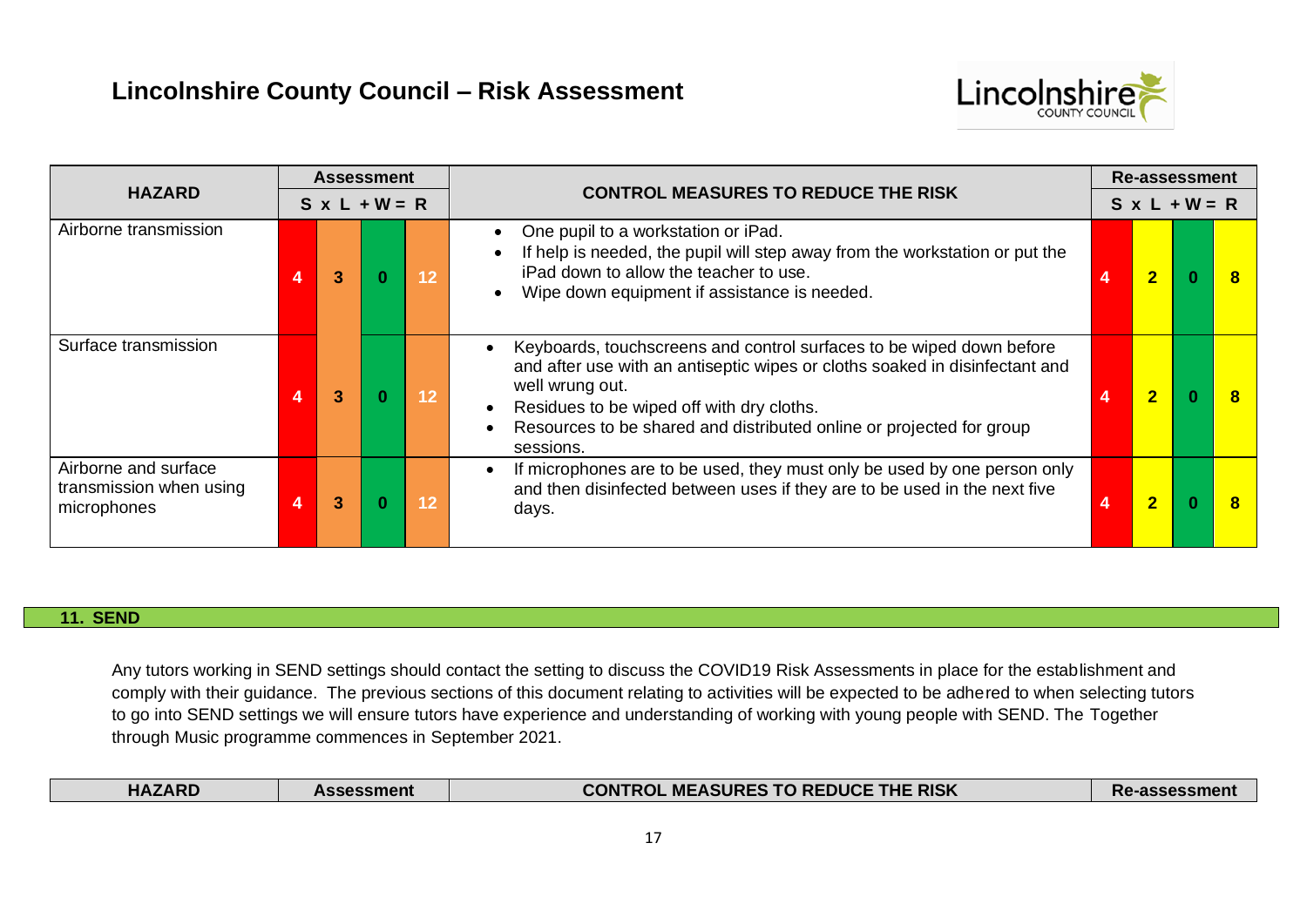

|                                                                | $S \times L + W = R$ |  |    |                                                                                                                                                                                                                                                                                                                                                                                                                                                                                                             |  | $S \times L + W = R$ |  |  |  |  |  |
|----------------------------------------------------------------|----------------------|--|----|-------------------------------------------------------------------------------------------------------------------------------------------------------------------------------------------------------------------------------------------------------------------------------------------------------------------------------------------------------------------------------------------------------------------------------------------------------------------------------------------------------------|--|----------------------|--|--|--|--|--|
| Airborne transmission                                          |                      |  | 12 | Close contact with students means that people will breathe high<br>concentrations of bio aerosols, even in a well-ventilated room. If visors<br>are appropriate, they should be worn and guidance sought as to how to<br>wear them appropriately.<br>If a young person needs assistance with dealing with a runny nose or<br>excess saliva in lessons the tutor should deal with it using tissues<br>provided by the school and gloves supplied by LMS. Any waste should<br>be disposed of in a lidded bin. |  |                      |  |  |  |  |  |
| Surface transmission                                           | 3                    |  | 12 | Any handing and control surfaces should be cleaned between uses.                                                                                                                                                                                                                                                                                                                                                                                                                                            |  | 2                    |  |  |  |  |  |
| Airborne and surface<br>transmission when using<br>microphones | 3                    |  | 12 | If microphones are to be used, they must only be used by one person only<br>and then disinfected between uses if they are to be used in the next five<br>days.                                                                                                                                                                                                                                                                                                                                              |  | 2                    |  |  |  |  |  |

### **12. Asymptomatic Testing**

From 21 February, staff and pupils in mainstream secondary schools will not be expected to continue taking part in regular asymptomatic testing and should follow asymptomatic testing advice for the general population. Further information is available in the NHS get tested for COVID-19) guidance. In the event of an outbreak, a school may also be advised by their local health team or director of public health to undertake testing for staff and students of secondary age and above for a period of time. Staff and pupils in specialist SEND settings, Alternative Provision, and SEND units in mainstream schools are advised to continue regular twice weekly testing. For further information, see Special schools and other specialist settings: coronavirus (COVID-19)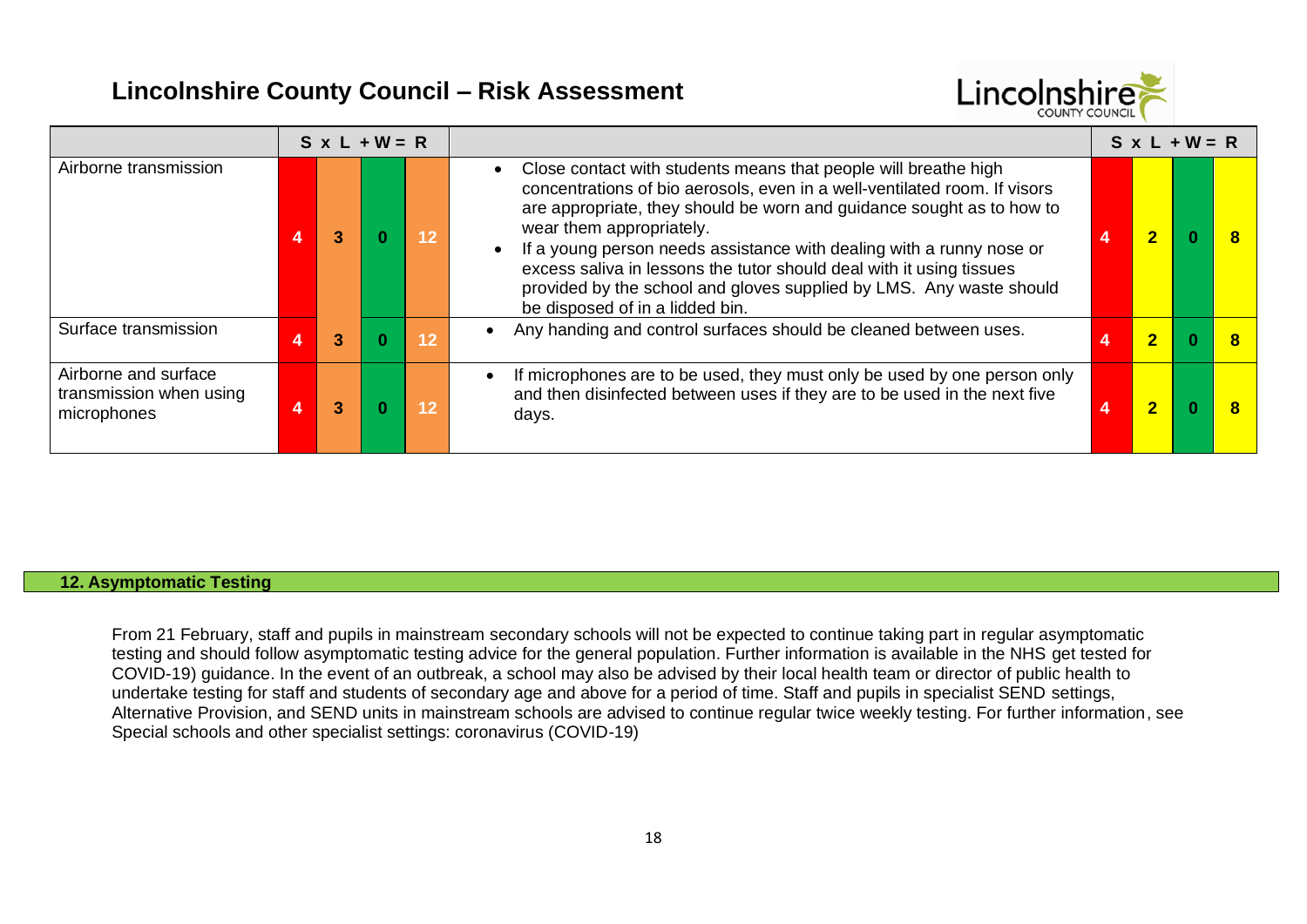

#### **13. Recommended Code of Practice for Instrumental Tutors in Schools**

You should stay at home and avoid contact with other people if you:

- have any of th[e main symptoms of COVID-19](https://www.nhs.uk/conditions/coronavirus-covid-19/symptoms/main-symptoms/)
- have tested positive for COVID-19 this means you have the virus

Information:

If you have any of the main symptoms of COVID-19, you should also get a [PCR test to check if you have COVID-19 on GOV.UK](https://www.gov.uk/get-coronavirus-test) as soon as possible. This is a test that is sent to a lab. There's further advice if you're eligible for [new COVID-19 treatments](https://www.nhs.uk/conditions/coronavirus-covid-19/treatments-for-coronavirus/)

If you have COVID-19, you should stay at home while you're infectious to others. This can be for up to 10 days from when your symptoms start. Many people will no longer be infectious to others after 5 days. You can do a rapid lateral flow test from 5 days after your symptoms started (or the day you had the test if you do not have symptoms) and another the next day. If both tests are negative and you do not have a high temperature, you're less likely to pass COVID-19 to others and you can go back to your normal routine. If your test result is positive on day 5, you can carry on doing rapid lateral flow tests every day until you get 2 negative test results in a row.

- 1. Do not attend school if you have or suspect that you may be coming down with Coronavirus symptoms: follow the current self-isolation procedures. [When to stay at home if you have coronavirus \(COVID-19\) and what to do -](https://www.nhs.uk/conditions/coronavirus-covid-19/self-isolation-and-treatment/when-to-self-isolate-and-what-to-do/) NHS (www.nhs.uk)
- 2. Keep an eye on the school's website, news links, diary and newsletters to anticipate disruptions to your teaching programme. It may save you a journey and unnecessary risk.
- 3. Sign in at the school reception on arrival and immediately sanitise your hands thoroughly before going to the teaching room.
- 4. Ask for the school's risk assessments for COVID-19 and for music teaching; ask about anything you do not understand and abide by the control measures specified.
- 5. Find out what the school's infection control procedures are; follow them and make use of anything the school is good enough to provide for your safety.
- 6. Find out, before you need to know, what to do if you or pupils fall ill.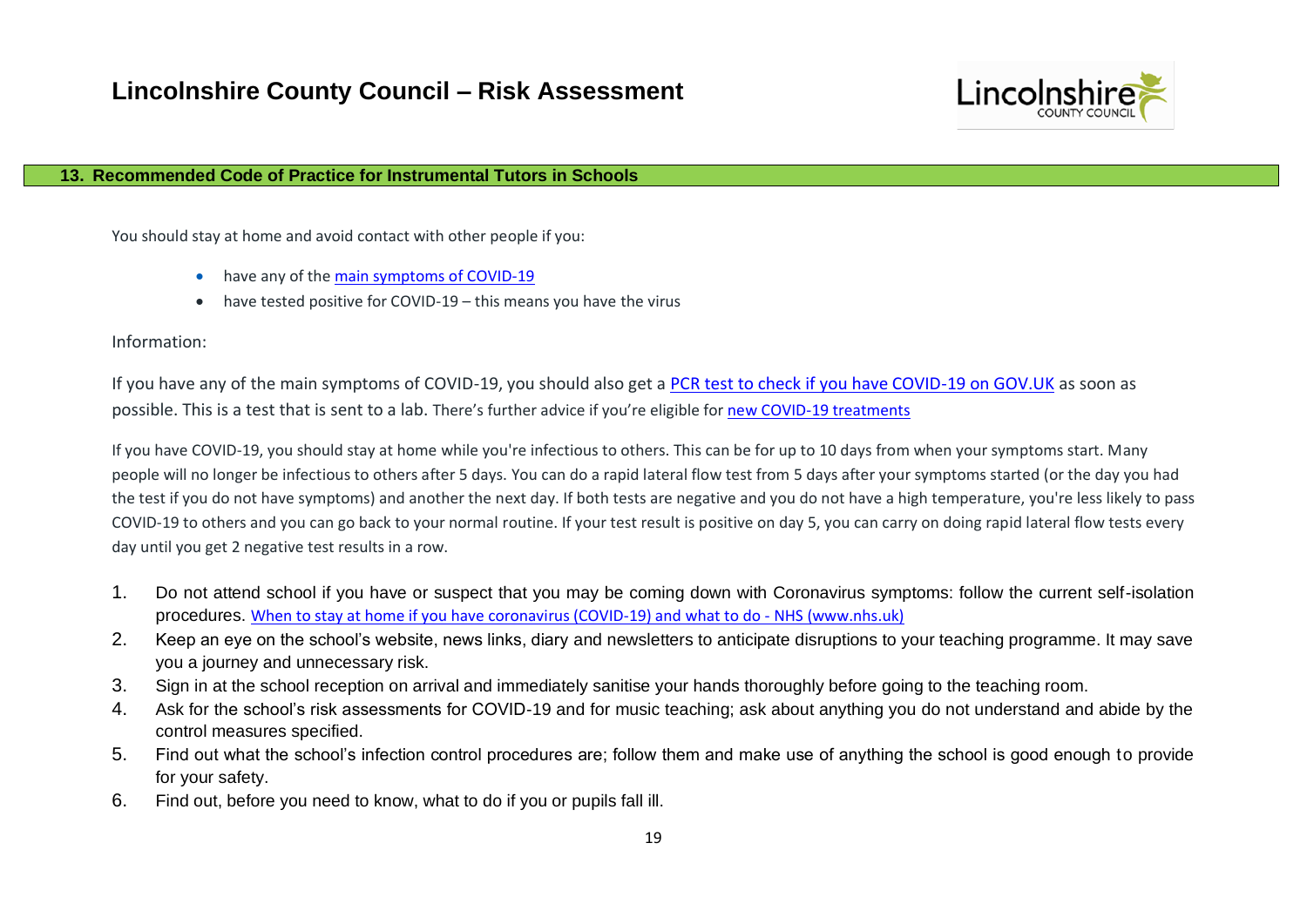

- 7. If you think that a child may be showing symptoms of Coronavirus, stop the lesson and report your concerns to the school immediately.
- 8. If you can control layout and ventilation in the teaching room, set it up to direct airflow away from both you and the pupil( s) but not at the expense of normal safeguarding or health and safety considerations: e.g. do not move heavy furniture or equipment. CO2 monitors are available, upon request, to ascertain levels.
- 9. If the teaching room does not allow for sufficient ventilation explain this to the school. If no reasonable alternative is offered, politely decline to teach that session for the benefit of both you and pupils. If you have one, raise the issue with your manager or equivalent immediately.
- 10. Although no longer advised, you may consider wearing a face mask while you are teaching (of course singing, woodwind and brass teachers will need to remove theirs to demonstrate) if the room is small or lacks ventilation.
- 11. Avoid touching pupils' instruments, particularly mouthpieces. Carry disposable gloves and hand sanitiser in case you absolutely have to touch a mouthpiece, e.g. to set a reed.
- 12. Never play on a pupil's mouthpiece or allow them to play on yours.
- 13. Stick to the agreed timetable as closely as you reasonably can but understand if it has to change at short notice.
- 14. Wash your hands thoroughly before leaving the school, preferably as the last thing you do before signing out.

### **Schools are asked to:**

- Provide details of school's COVID19 Risk Assessment that tutors will need to comply with
- Communicate to tutors expectations and changes to working patterns in response to the Risk Assessment
- Provide hand washing facilities
- Provide cleaning wipes for equipment owned by the school
- Provide suitable teaching spaces to allow for sufficient space
- Ensure pupils know where lessons are and are on time for lessons
- Ensure a COVID19 clean space for teaching without clutter e.g. instrument cases
- Provide suitable method of disposal of any potentially hazardous waste
- Ensure safeguarding is in place and that tutors are not teaching in isolated spaces

### **LMS will:**

• Communicate changes and expectations to tutors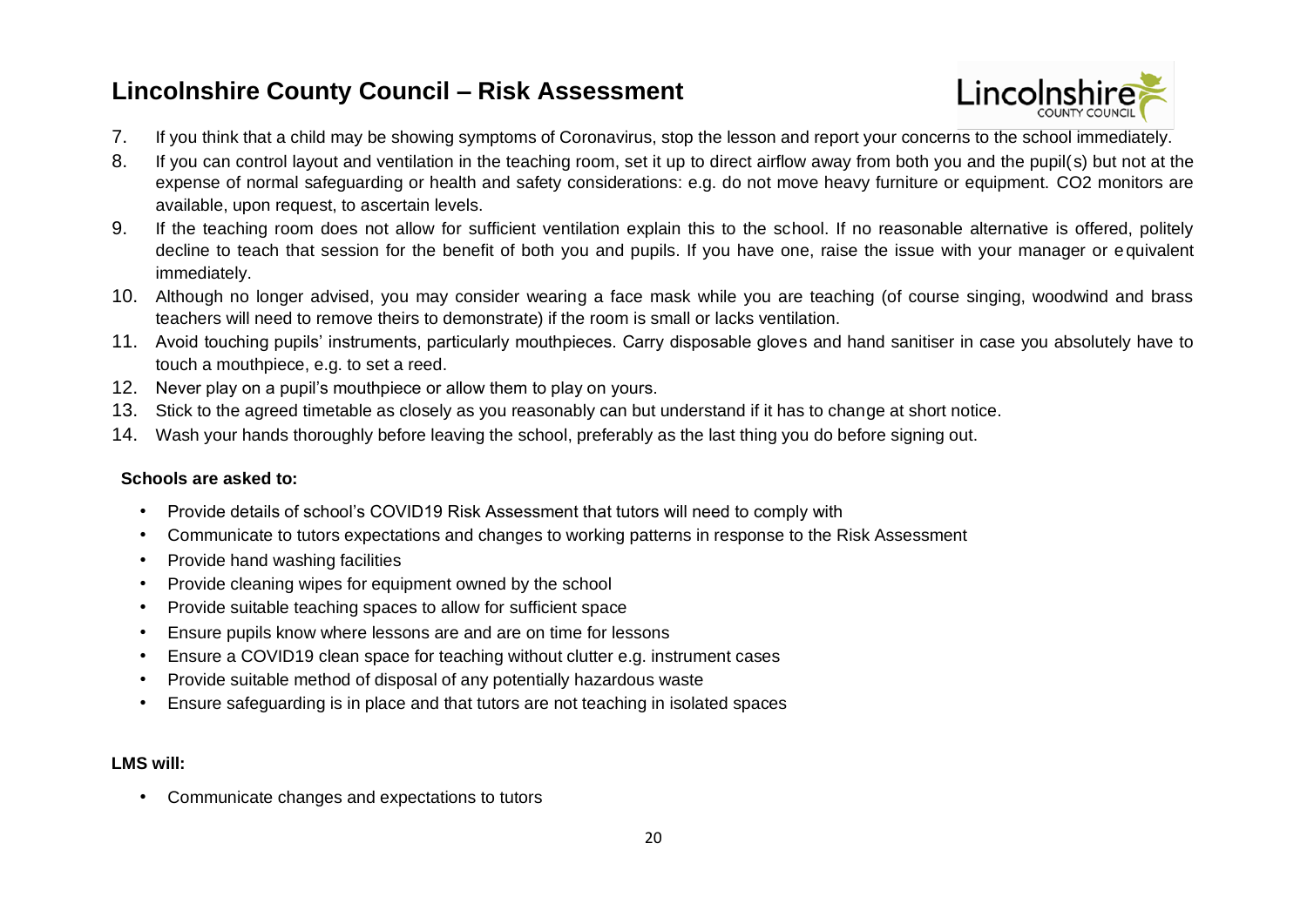

- Provide PPE and cleaning equipment for tutor use in lessons
- Suitably clean all instruments on loan to schools for teaching purposes (instruments on long term loan should be cleaned by the school)
- Liaise between tutor and school where necessary to ensure the best outcome is reached.
- Resolve efficiently any COVID-19 cases in partnership with the school and families
- Continue to evaluate our risk assessment in two-month intervals.